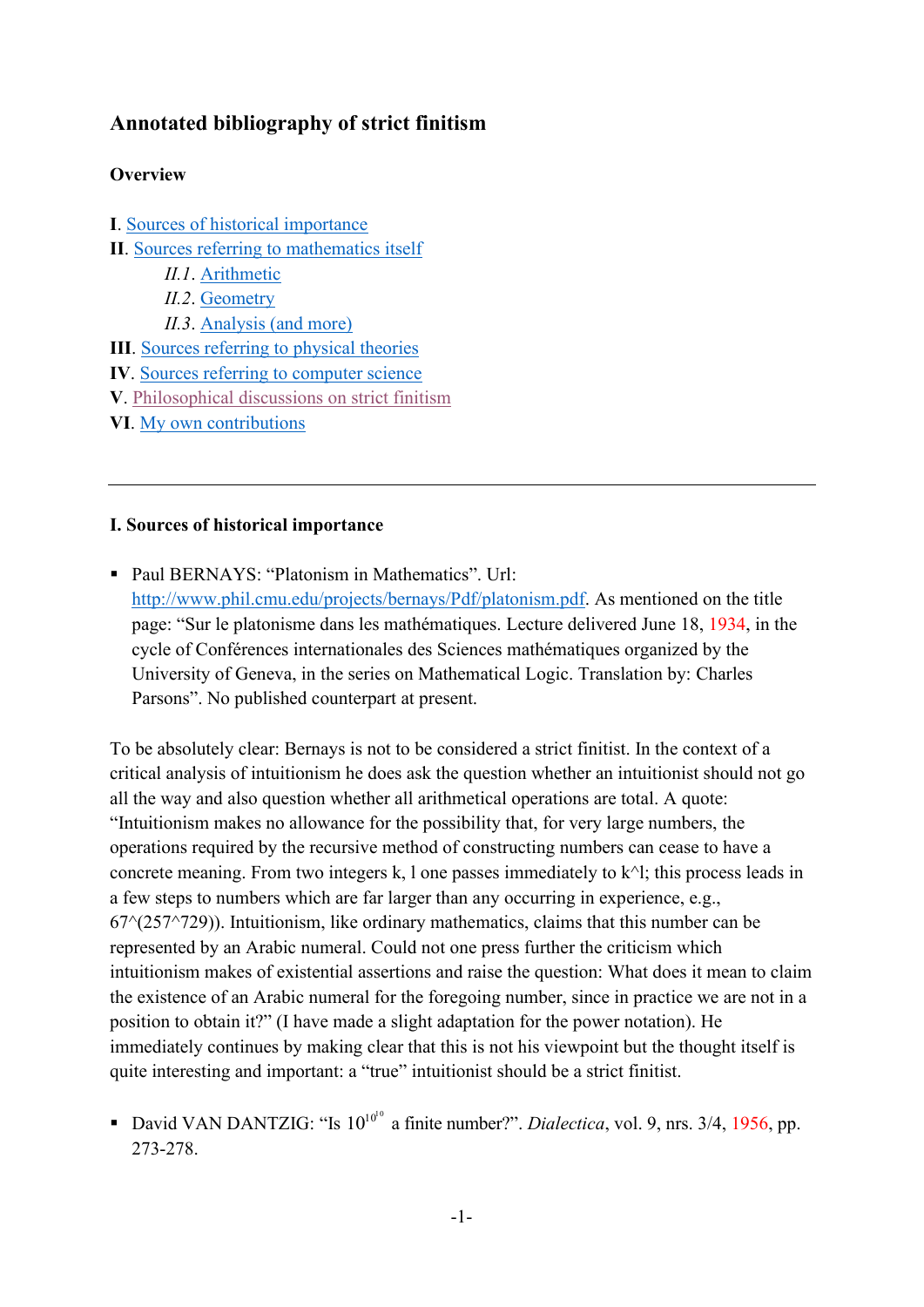One of the pioneering papers in strict finitism. The negative answer to the question in the title makes the author's position quite clear. Crucial idea: different number systems that cannot be put together into a single framework. Similar to Brian Rotman and Marc Burgin. There are not that many books and papers that make reference to this paper of Van Dantzig. A notable exception is G. I. Ruzavin, *Die Natur der mathematischen Erkenntnis*, Berlin: Akademie Verlag, 1977 (translated from Russian, original, 1968, no English translation). It is quite interesting to see Van Dantzig's name appear in the same paragraph as Friedrich Engels.

▪ Ludwig WITTGENSTEIN: *Remarks on the Foundations of Mathematics*. (G.H. von Wright, R. Rhees and G.E.M. Anscombe (eds.) – translated by G.E.M Anscombe.) Oxford: Basil Blackwell, 1956 [1978].

All too often, if strict finitism is mentioned, one of "the founding fathers" is considered to be Ludwig Wittgenstein and, more specifically, the later Wittgenstein, author of the book mentioned above. As is well known, reading Wittgenstein is very often quite a challenge and the *Remarks* are no different in that respect. Hence there exists a rather extensive literature on this particular topic. A very nice and nuanced overview is to be found in:

▪ Victor RODYCH: "Wittgenstein's Philosophy of Mathematics". *The Stanford Encyclopedia of Philosophy* (Spring 2018 Edition), Edward N. Zalta (ed.), url = [<https://plato.stanford.edu/archives/spr2018/entries/wittgenstein-mathematics/>](https://plato.stanford.edu/archives/spr2018/entries/wittgenstein-mathematics/).

Note that this lemma covers both the early (*Tractatus*) and later Wittgenstein. Let me just mention here a few items of importance. It starts with:

▪ Charles F. KIELKOPF: *Strict Finitism. An Examination of Ludwig Wittgenstein's* Remarks on the Foundations of Mathematics. The Hague: Mouton, 1970.

Up to my knowledge one of the first discussions of Ludwig Wittgenstein contribution to the philosophy of mathematics. Often it is claimed that his position was some form of strict finitism. Later on, many authors (see further) have disputed this claim and rather emphasize the 'agnostic' (or some other) attitude of Wittgenstein. It remains nevertheless quite interesting to see how an author, *in casu* Wittgenstein, can be read in a particular way.

- A.S. YESSENIN-VOLPIN: "Le programme ultra-intuitioniste des fondements des mathématiques". In: *Infinitistic Methods, Proceedings Symposium on Foundations of Mathematics*. Oxford: Pergamon Press, 1961, pp. 201-223.
- A.S. YESSENIN-VOLPIN: "The ultra-intuitionistic criticism and the antitraditional program for foundations of mathematics". In: Kino, Myhill & Vesley (eds.): *Intuitionism & proof theory*. Amsterdam: North-Holland, 1970, pp. 3-45.
- A.S. YESSENIN-VOLPIN: "About infinity, finiteness and finitization". In F. Richman (ed.), *Constructive mathematics*. Berlin-New York: Springer, 1981, pp. 274-313.

These are the two 'famous' papers of Alexander Yessenin-Volpin, considered by many to be the 'founding father' of strict finitism. The story however is more complex than that. He was not particularly interested in strict finitism *per se*, but in relation to a(n unorthodox) consistency proof for ZFC. Quite a different thing!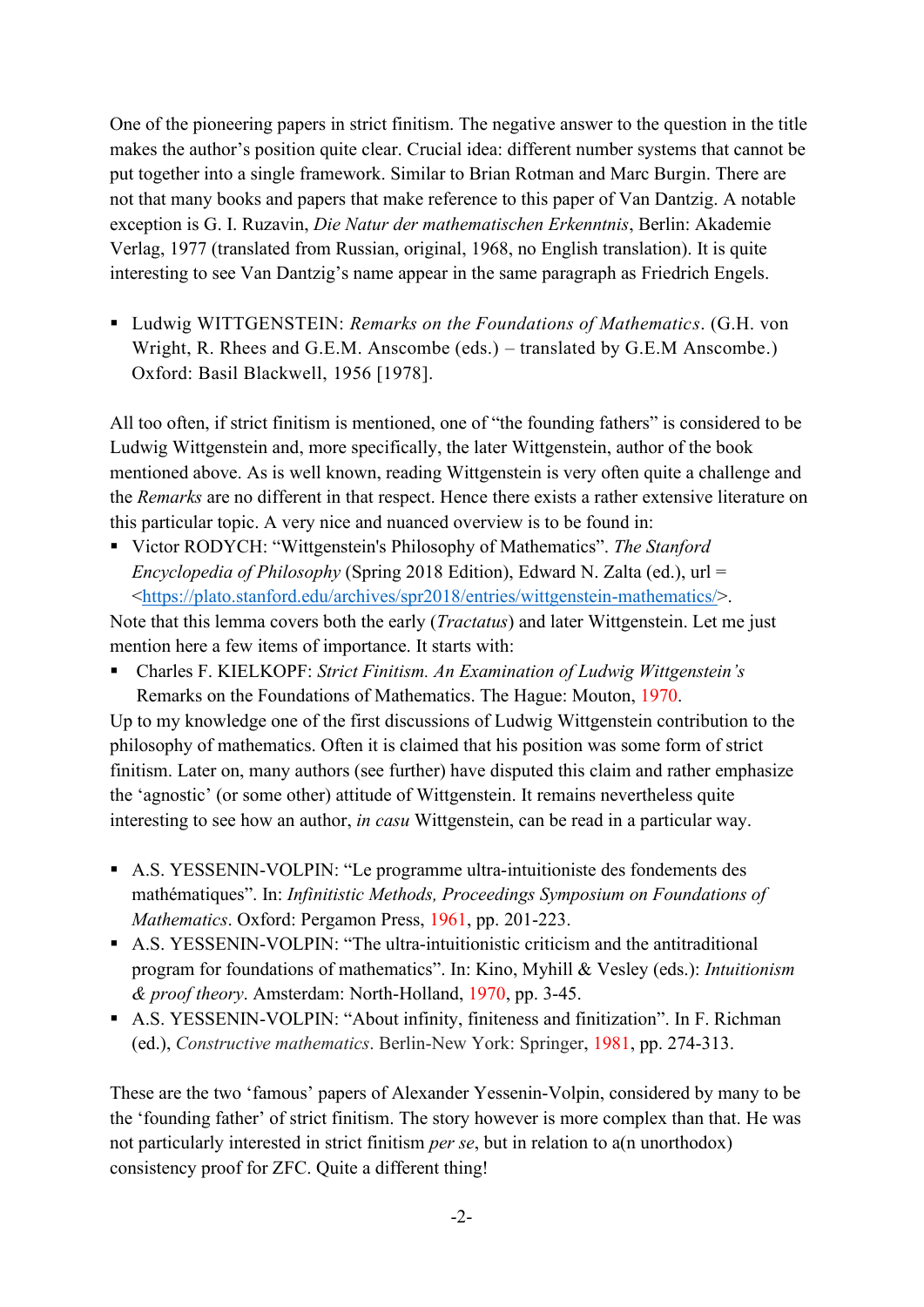Apart from the few papers in English, most of his work is published in Russian. I mention some of these for completeness' sake:

1. A.S. Yessenin-Volpin: "Analysis of the potential feasibility" ("Logicheskije Issledovanija"), AN SSSR, Moskva, 1959, pp. 218–262 (in Russian).

2. A.S. Yessenin-Volpin: "On the Grounding of Set Theory". In: *Application of Logic in Science and Technology*, Moscow, 1960, pp. 22–118 (in Russian).

Three very curious items should be added to this material:

1. In L.J. Cohen, J. Łoś, H. Pfeiffer & K.-P. Podewski (eds.): *Logic, Methodology and Philosophy of Science VI* (Amsterdam: North-Holland, 1982) on p. 843 in the programme of the conference, held in Hannover from 22 to 29 August 1979, in the section on proof theory and foundations of mathematics a contributed paper is mentioned by Volpin, titled "On an Explanation of an Anti-Traditional Paradox". The book itself does not contain the paper itself nor an abstract and I have been unable to trace it down.

2. Even stranger is the paper, written jointly with Christer Hennix, "Beware of the Gödel-Wette Paradox!" that appeared on the ArXiv.org website in 2002, submitted in 2001 [\(arXiv:math/0110094v2](http://arxiv.org/abs/math/0110094v2) [math.LO]). It still continues more or less the same research program but now it becomes even more difficult to understand what is happening. The abstract states that "This paper gives a counter-example to the impossibility, by Gödel's second incompleteness theorem, of proving a formula expressing the consistency of arithmetic in a fragment of arithmetic on the assumption that the latter be consistent." (p.1) Although the association with the work of Eduard Wette is denied, this is once again not the best choice to make for a *compagnon de route*. It is worth mentioning that in the bibliography of this paper another paper by Yessenin-Volpin is mentioned: *A Completeness Proof for Ari-like Systems*  (in preparation). So far no trace has been found of this paper.

3. Not of tremendous importance but rather surprising to meet Yessenin-Volpin here. In the *Notices of the AMS*, 64(5), 2017, pp. 504-507, Judith Roitman, mathematician and poet, reviews two books, one of which is *Gallery of the Infinite* by Richard Evan Schwartz (published by the AMS in 2016) and she remarks on page 506 that: "And also some nonbasics: the mathematical universe based on the empty set ("from this point of view, numbers are just organized emptiness"); brief mention of the axioms of  $ZF$ ; and speculation about how maybe none of this makes sense because there might be a flaw in the axiom system (accompanied by a wild-eyed figure looking a little like a beardless Esenin-Volpin (the resemblance might just be my imagination)." There is a footnote attached to his name and it says: "He denied the existence not only of infinite sets but of very, very large ones.". Indeed! A biography is to be found at:<http://yesseninvolpin.net/bio.html> (on the basis of interviews by John Karas in 2002).

Another small addition of historical interest: in the fourth volume of the collected works of Kurt Gödel there are letters making reference to Yessenin-Volpin in his correspondence with Paul Bernays (perhaps this should no longer amaze us, given the entry above). Although Gödel did not particularly like the way Yessenin-Volpin dealt with ultra-intuitionism, the topic itself did. The details are to be found in: Feferman, Solomon; John W. Dawson, Jr.;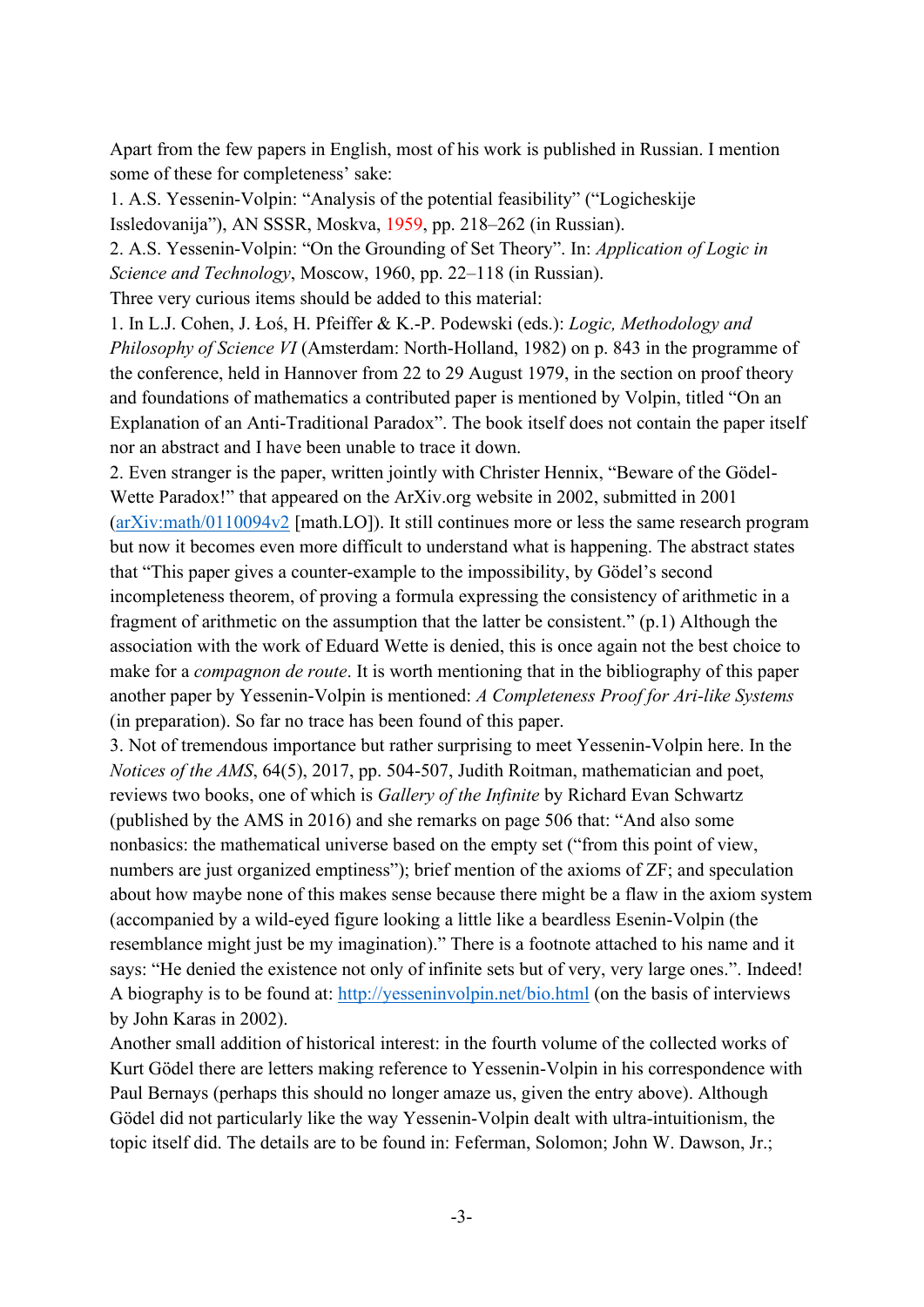Warren Goldfarb; Charles Parsons & Wilfried Sieg (eds.): *Kurt Gödel. Collected Works. Volume IV: Correspondence A-G*. Oxford: Oxford University Press, 2003, pp. 57-59.

- Paolo MANCOSU: "Harvard 1940–1941: Tarski, Carnap and Quine on a Finitistic Language of Mathematics for Science". *History and Philosophy of Logic*, **26**, 2005, pp. 327–357.
- Greg FROST-ARNOLD: *Carnap, Tarski, and Quine at Harvard: Conversations on Logic, Mathematics, and Science*. Chicago, IL: Open Court, 2013.

A discovery to fundamentally change the history of strict finitism. I had the idea that David van Dantzig was the best 'candidate' to qualify as founding father and that it was wise to be careful with Yessenin-Volpin and Wittgenstein. But now it appears that the starting date might just as well be 1940-1941. Both Mancosu and Frost-Arnold have studied this miraculous year in Harvard where Tarski, Carnap and Quine discusses many things, among them the possibility of a finite language for mathematics and for science. Although it must be added straightaway that such an approach is not necessarily to be interpreted as strict finitism. It can also be seen as a common core, a first step in a further construction. But, truly interesting is the fact that Carnap started work on this finite language and quite amazingly, he listed three possibilities for a finite arithmetic and these are precisely the most often quoted proposals in strict finitism studies. In a nutshell: (a) a fixed-point model, where the successor of a specific number is that number itself,  $s(n) = n$ , (b) a cyclic model, where for some number n,  $s(n) = 0$ , and (c) a repetitive model, that is, there is a number such that  $s(n) = 0$ '. where 0' starts a new sequence of natural numbers. However! After that year not much happened, except that Quine and Nelson Goodman wrote a paper on nominalism and arithmetic that is a continuation of the work done in that year. [Nelson GOODMAN and W. V. QUINE: "Steps Toward a Constructive Nominalism". *The Journal of Symbolic Logic*, **12**(4), 1947, pp. 105-122.] But the approach outlined in that paper is no longer a form of strict finitism, as it allows for the potential infinite. If one is looking for a 'quick' introduction to these fascinating discussions, read the following book review: Gary EBBS: "Carnap, Tarski, and Quine at Harvard: Conversations on Logic, Mathematics, and Science". *History and Philosophy of Logic*, **36**(2), 2015, pp. 181-188.

▪ Ernst WELTI: *Die Philosophie des Strikten Finitismus. Entwicklungtheoretische und mathematische Untersuchungen über Unendlichkeitsbegriffe in Ideengeschichte und heutiger Mathematik*. Bern: Peter Lang, 1986.

All of the above are original sources including commentators on those sources. If the question is asked whether historical-philosophical surveys exist of strict finitism, the answer is nearly no, because there is one outstanding exception, namely the book of Ernst Welti. Originally a doctoral thesis under the supervision of E. Engeler and, perhaps somewhat unexpectedly, Paul Feyerabend. As far as I know, no English translation exist. It also urgently needs an update. But then it is good to know that a lot of 'ground work' has already been done.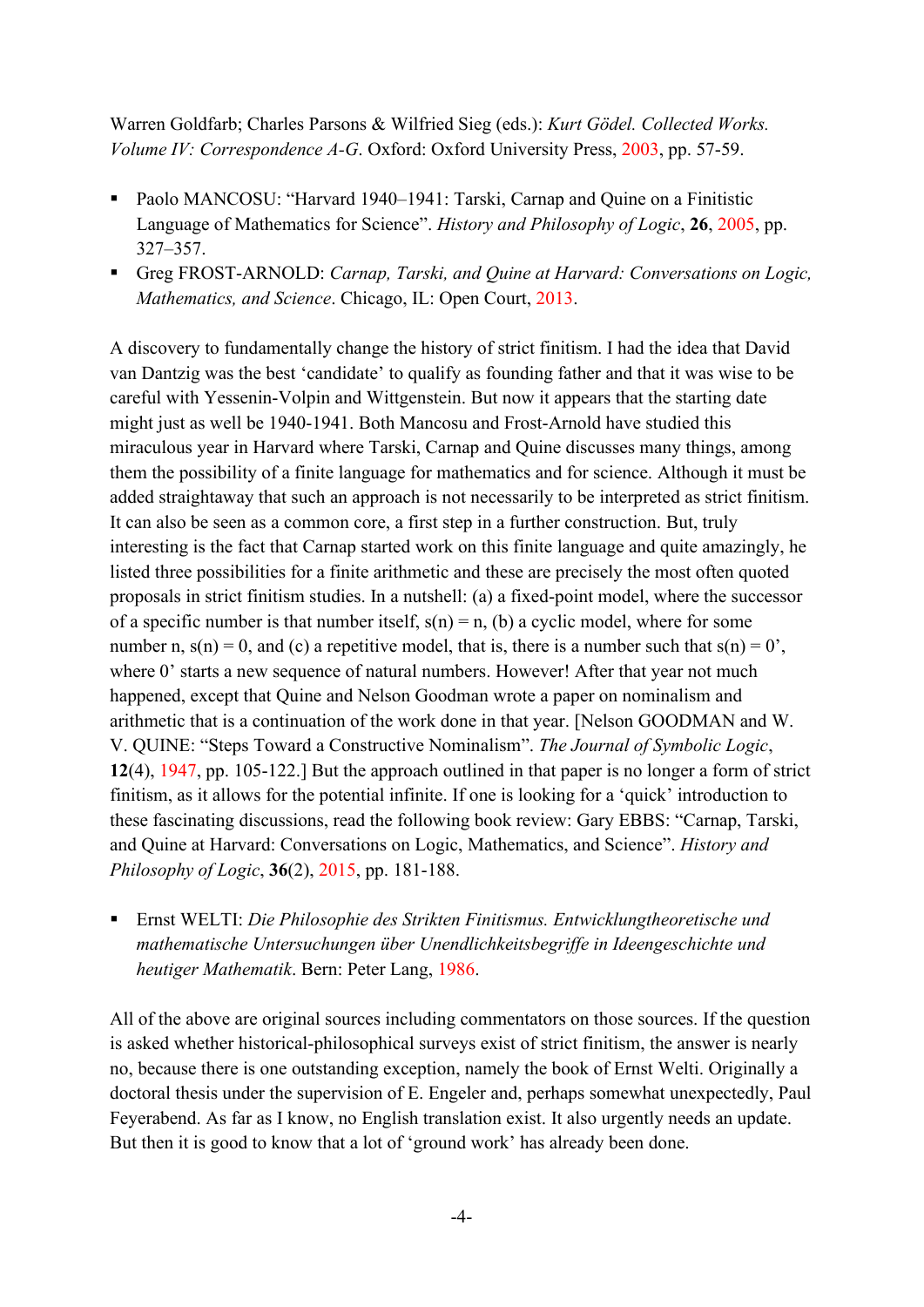# <span id="page-4-0"></span>**II. Sources referring to mathematics itself**

# <span id="page-4-1"></span>**II.1. Arithmetic**

■ Mirco A. MANNUCCI & Rose M. CHERUBIN: "Model Theory of Ultrafinitism I: Fuzzy Initial Segments of Arithmetic (Preliminary Draft)". Url: [https://arxiv.org/abs/cs/0611100v1,](https://arxiv.org/abs/cs/0611100v1) 2006 (consulted 29 August 2019).

The abstract is an excellent summary: "This article is the first of an intended series of works on the model theory of Ultrafinitism. It is roughly divided into two parts. The first one addresses some of the issues related to ultrafinitistic programs, as well as some of the core ideas proposed thus far. The second part of the paper presents a model of ultrafinitistic arithmetics based on the notion of fuzzy initial segments of the standard natural numbers series. We also introduce a proof theory and a semantics for ultrafinitism through which feasibly consistent theories can be treated on the same footing as their classically consistent counterparts. We conclude with a brief sketch of a foundational program, that aims at reproducing the transfinite within the finite realm." Unfortunately, at the present moment this preliminary draft is the only outcome of their research. Further note that this paper could just as well have been classified under history of strict finitism (as a large part of the paper outlines a brief history of, what they call, ultrafinitism) and/or under vague approaches for that is their main approach.

■ Francesco BERTO: *There's Something About Gödel. The Complete Guide to the Incompleteness Theorem*. Oxford: Wiley-Blackwell, 2009.

This is the English of the Italian original published in 2008. Berto is not himself a strict finitist but on pages 210-212 both the work of Graham Priest and myself, in relation to paraconsistent number theory is mentioned. So authors of overviews such as this one start to pick up (occasionally) on strict finitism. Berto has been working on these themes more extensively, witness this earlier publication: Francesco BERTO: "The Gödel Paradox and Wittgenstein's Reasons". Philosophia Mathematica (III), **17**, 2009, pp. 208–219.

■ M. BURGIN: "Introduction to Projective Arithmetics". Url: http://arxiv.org/ftp/arxiv/ [papers/1010/1010.3287.pdf,](http://arxiv.org/ftp/arxiv/%20papers/1010/1010.3287.pdf) 2010. (This is an Arxiv-paper, as yet without a published counterpart.)

The paper discusses *non-Diophantine arithmetics*, that come in two variants: projective and dual arithmetics. This paper deals with the former type. (Actually from the strict finitist perspective, the latter type is less interesting as all these models are infinite). The basic schema is to have a function f back and forth between N, the "full" natural numbers, and some subset A of N in such a way that addition, multiplication, and order can be defined. If the function is such that numbers "come closer" to one another, say  $f(n) = n^2$ , then a number L can be reached such that  $L = L + 1$ . And that comes close to strict finitism. The similarities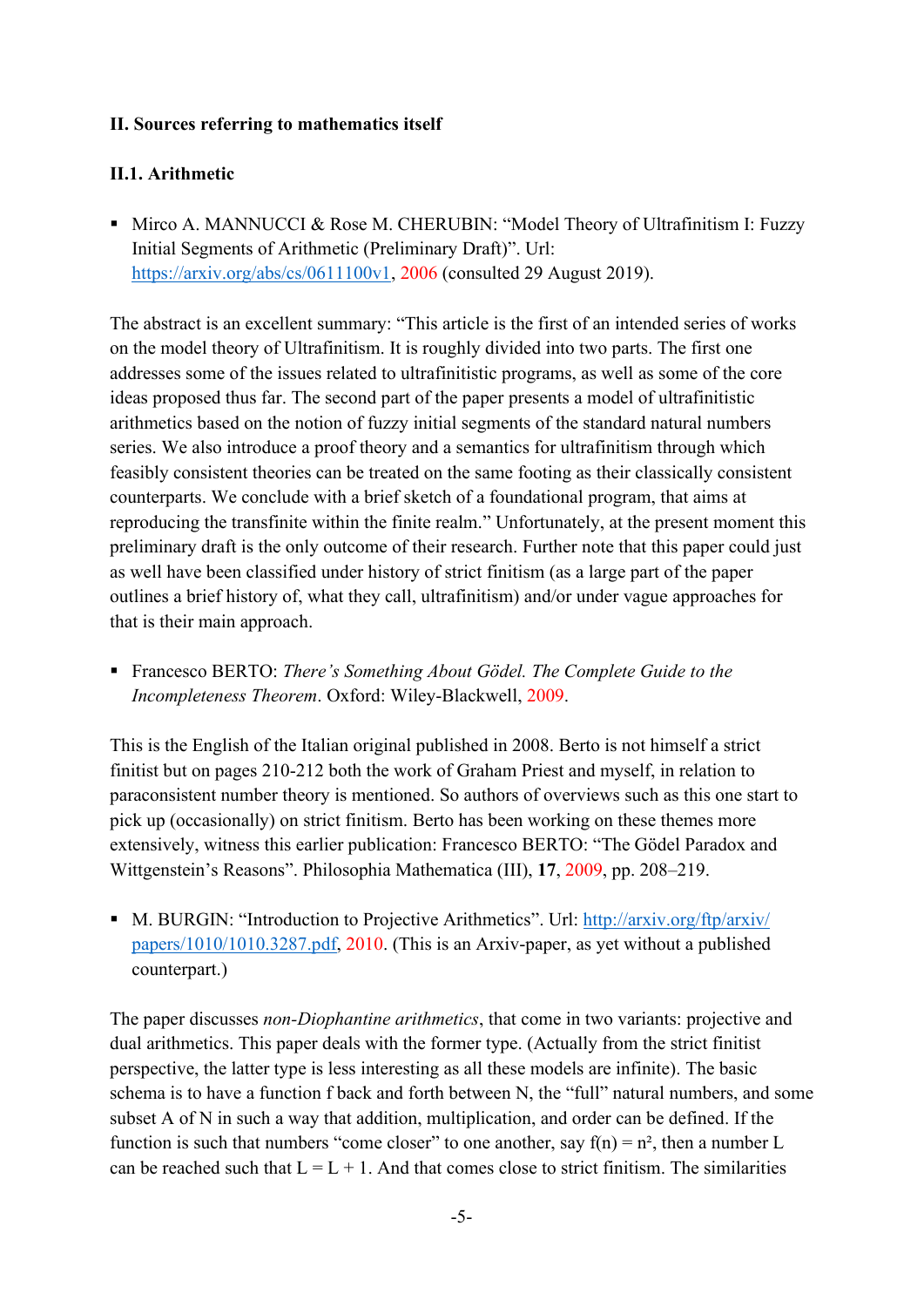with Brian Rotman's approach are clear. Although he talks about non-Euclidean arithmetics. Burgin does draw the parallel but insists on a different name.

Quote: "The most extreme assertion that there is only a finite quantity of natural numbers was suggested by Yesenin-Volpin (1960), who developed a mathematical direction called ultraintuitionism and took this assertion as one of the central postulates of ultraintuitionism. Other authors also considered arithmetics with a finite number of numbers, claiming that these arithmetics are inconsistent (cf., for example, (Meyer and Mortensen, 1984; Van Bendegem, 1994; Priest, 1997; 2000; Rosinger, 2008))." (p. 5)

Other publications: there is a somewhat similar problem here as with Yessenin-Volpin. Most of the other relevant publications of this author are either in Russian or in Ukranian. References can be found on the author's website: [http://www.math.ucla.edu/~mburgin/.](http://www.math.ucla.edu/~mburgin/)

■ Roy SORENSEN: *A Cabinet of Philosophical Curiosities. A Collection of Puzzles, Oddities, Riddles and Dilemmas*. London: Profile Books, 2016.

This book by the well-known logician and philosopher Roy Sorensen (author of the famous *Blindspots*) contains a short passage (on pp. 214-215, under the beautiful title "Why one is the loneliest number") that makes reference to mathematician Oskar Perron who proposed the following argument to refute strict finitism (this is not exactly the version of Sorensen but it is closer to the original version, I believe):

"Suppose that N is the largest natural positive number. Since for  $N > 1$ ,  $N^2 > N$  and  $N^2 >$ N is impossible since N is the largest number, it follows that  $N = 1$ . Hence 1 is the largest number."

Actually, this is not a bad argument at all although it seems to be dismissed as a fallacy. It is easy of course to see the loophole in the "proof" but the question remains what to do with statements such as  $N^2$ , when N is the largest number around. Should not  $N^2 = N$ ? But, if so and if the usual rules apply then  $N^2 - N = 0$  or  $N^*(N - 1) = 0$ , hence either  $N = 0$  or  $N = 1$ . So the answer must be that the usual rules do not apply which is an interesting insight.

▪ Timothy Y. CHOW: "The Consistency of Arithmetic". *The Mathematical Intelligencer*, **41**(1), 2019, pp. 22-30.

Obviously consistency and inconsistency are important topics to discuss within the framework of strict finitism. In several places, e.g., in relation to inconsistent/paraconsistent mathematics and logics, the subject has already been mentioned. In the case of Timothy Chow's paper – and, as in so many cases, I hasten myself to state clearly that he is not a strict finitist! – the general question of consistency is presented and discussed and, therefore, also mention is made of the finite case. Roughly, what we are talking about here is (fragments of) Peano Arithmetic and the provability of such statements as "A proof of a contradiction will require at least n steps (or symbols)". The philosophical importance is clear: if n is sufficiently large then the strict finitist, labelled, by the way, *Ulphia* by Chow, need not have any worries as a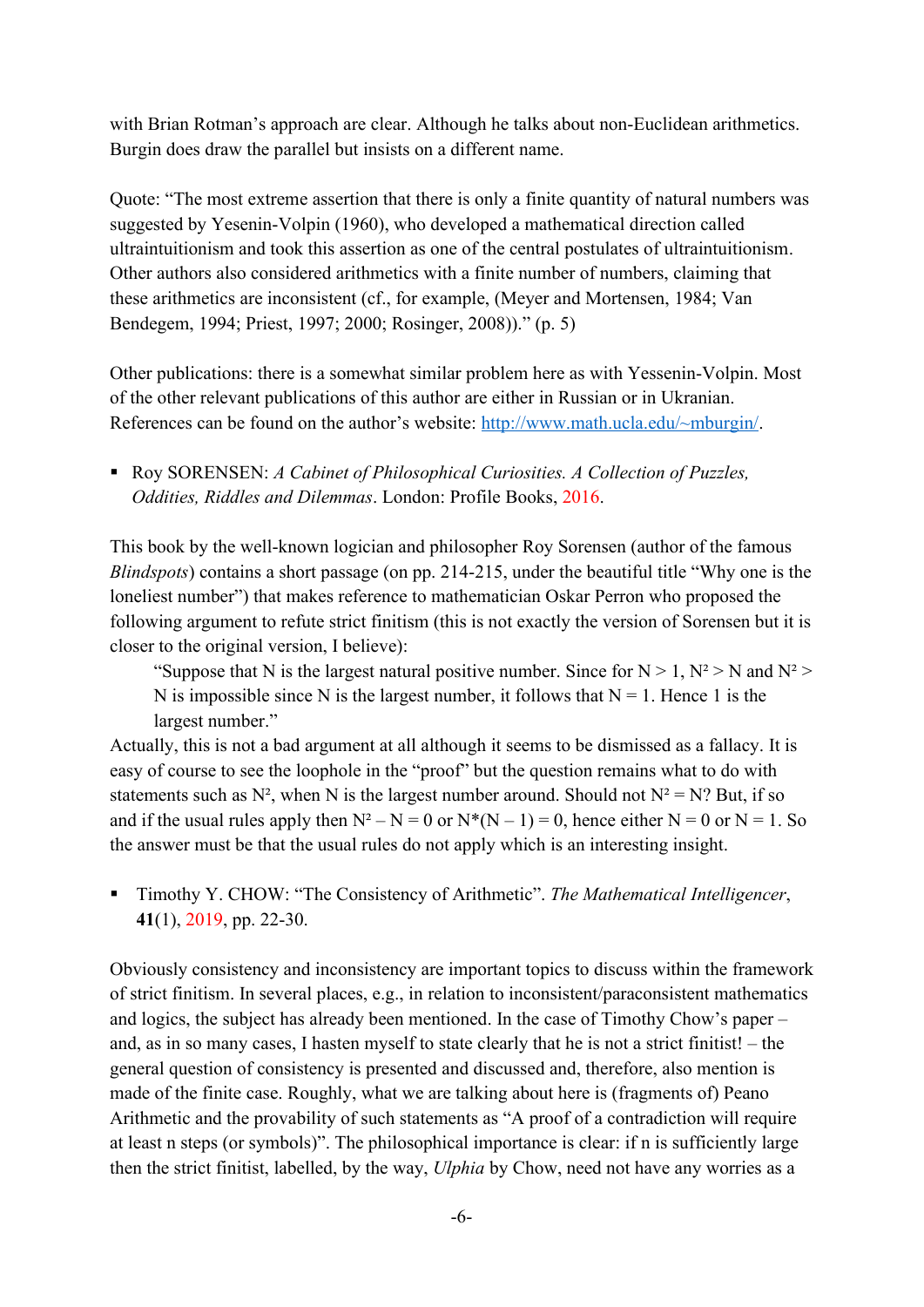contradiction will not turn up, given sufficiently limited means and resources. Equally interesting is to see whether or not such statements are provable in weaker systems than PA. Chow makes reference to an indeed interesting paper by Pavel Pudlák [Pavel PUDLAK: "Incompleteness in the finite domain". *Arxiv*:1601.01487v2 [math.LO], 18 May 2017]. I only mention it in order to avoid misunderstandings, but Pudlák is not a strict finitist.

# <span id="page-6-0"></span>**II.2. Geometry**

A major part of the literature under this heading deals with classical geometry directly, in the sense that one looks for strict finitist simulations or approximations to the classical approach to show that both are viable. See my lemma in the *Stanford Encyclopedia of Philosophy* (reference given below in section VI) for a number of references. Most of the references listed in this section do not appear in that lemma. All that being said, it would be a major omission not to mention *mereology* as a form of pre-geometry. Although I did not encounter papers that make a lot of fuss about discrete mereology, it is an interesting approach as the basic theory does not make the distinction between finite, discrete and infinite. It is something that can be added later on but no so initially. In a few words: mereology is the study of the part-whole relationship. Thus Pxy meaning "x is a part of y" is taken as a primitive. There can be 'atoms', defined by  $Ax =_{df} \neg (\exists y)Pyx$ , literally stating that an atom has no parts. Note that this does not say anything about their extension. Atoms are not necessarily points in the classical geometrical sense. Mereology has the additional advantage that it almost invites us to have a look at the work of Alfred North Whitehead who developed a theory of point-less geometry. I will not discuss this topic here any further but invite the reader to consult: Varzi, Achille: "Mereology". *The Stanford Encyclopedia of Philosophy* (Spring 2016 Edition), Edward N. Zalta (ed.), URL =  $\langle \frac{http://plate.stanford.edu/archives/spr2016/entries/mereology/>}.$ 

■ Donald L. REISLER & Nicholas M. SMITH: *Geometry Over a Finite Field*. Fort Belvoir, VA: Defense Technical Information Center, 1969. (Full text: [https://apps.dtic.mil/dtic/tr/fulltext/u2/714115.pdf\)](https://apps.dtic.mil/dtic/tr/fulltext/u2/714115.pdf).

A quite remarkable report, rather extensive. One of the few examples, as far as I know, where the work of Kustaanheimo and Jarnefelt (see elsewhere in this bibliography, also mentioned in the *Stanford Encyclopedia* lemma) is further developed. (Another example is the Belgian philosophers Leo Apostel.) The goals remains the same: replace the field of the reals by a finite field and check whether a geometry results that is comparable to Euclidean continuous geometry.

Tim MAUDLIN: New Foundations for Physical Geometry. The Theory of Linear *Structures*. Oxford: Oxford University Press, 2014.

The author proposes another road to approach the underlying mathematics of physical theories. Instead of topology the theory of linear structures is proposed. (This book is actually the first part of a two-volume project). Although the author himself is not involved with strict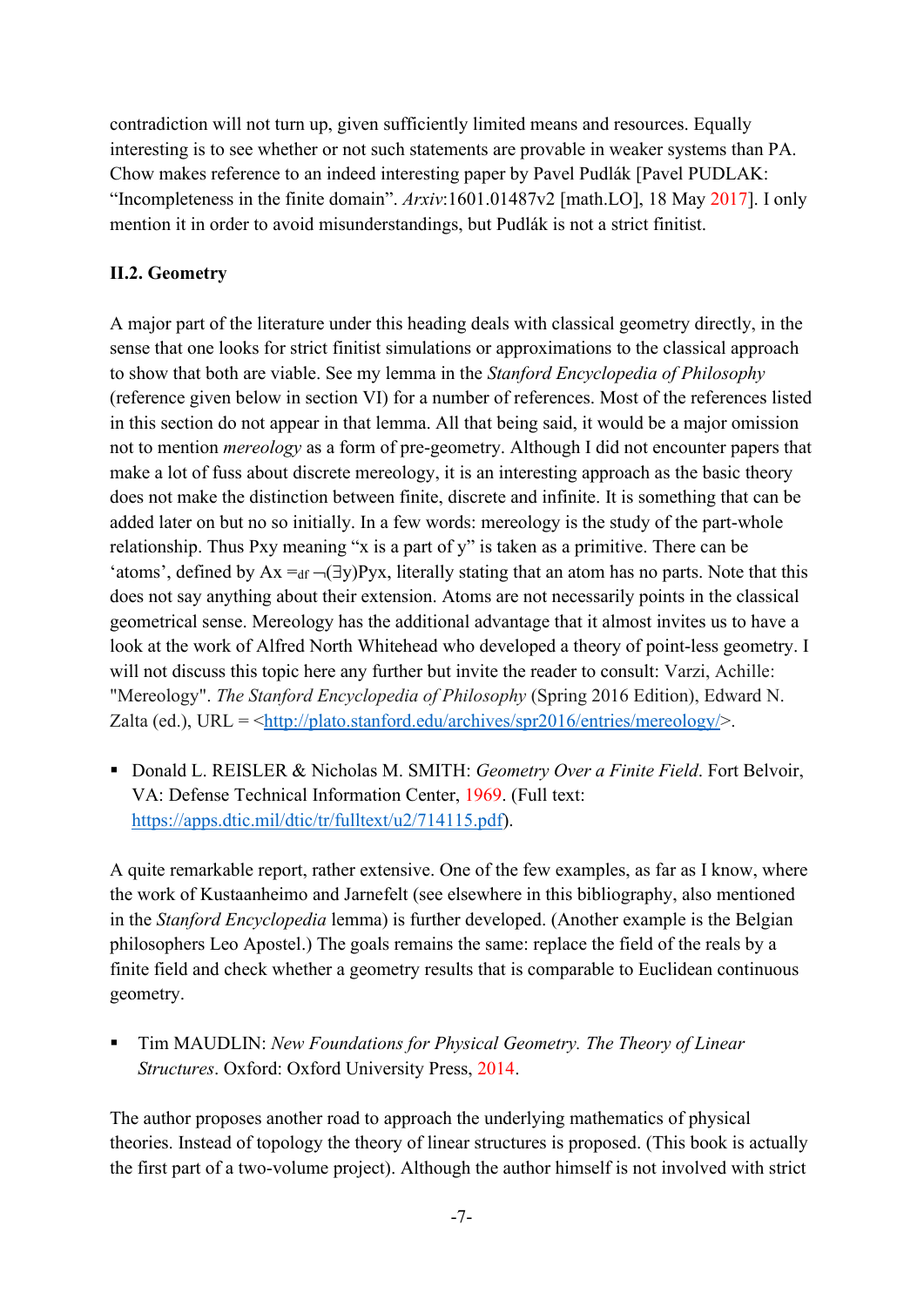finitism, the interesting thing about this approach is that it applies just as well to discrete as to continuous geometries. In that sense, it provides an alternative route to axiomatisations of discrete geometry. I have listed this book here because only in volume two will the physical applications become clear. Here the focus is on the mathematical background.

#### <span id="page-7-0"></span>**II.3. Analysis (and more)**

▪ Jan MYCIELSKI: "Analysis without actual infinity". *Journal of Symbolic Logic*, 46, 1981, pp. 625-633.

This is a true "classic" in the reformulation of analysis without reference to actual infinity. Again, one should be warned that Mycielski is not a strict finitist but, somewhat similar to Graham Priest, is actually interested in constructing finite models for arithmetic without excluding the infinite models. But given such a finite model with a largest number N, then the inverses  $1/M$  of suitable numbers M,  $M \gg N$ , can serve as a kind of infinitesimals and thus a form of analysis can be developed. As far as I know, this paper remains something special in the oeuvre of Mycielski.

■ Doron ZEILBERGER: " 'Real' analysis is a degenerate case of discrete analysis". This short paper is a transcript of a plenary talk delivered at the *International Conference on Difference Equations and Applications* (ICDEA 2001), Augsburg, Germany, Aug. 1, 2001, 9:00-10:00 a.m. (This truly detailed reference is given in the paper itself and, as this material has not been published in paper form, it can be found on: http://sites.math.rutgers. edu/~zeilberg/mamarim/mamarimhtml/real.html, consulted August 15, 2019.

Here at least is a mathematician who clearly claims to be a strict finitist, although ultrafinitist is his own choice of words. It is rather intriguing that Zeilberger is, on the one hand a 'standard' mathematician (and recognised as such) but, on the other hand, on his website in opinion pieces and comments and criticisms, he defends the thesis that talk about the existence of infinity is total nonsense (as the expression goes, it is so wrong, it is not even false). As he says himself: this double appearance is in order to avoid that he would be seen as a 'crackpot'. The paper listed here is one of the few papers where he presents a more detailed outline of ultrafinitism. The reason why there are so few is, in his own words, "because the task is too trivial to do"). What is interesting about his position is this:

"Myself, I don't care so much about the natural world. I am a platonist, and I believe that finite integers, finite sets of finite integers, and all finite combinatorial structures have an existence of their own, regardless of humans (or computers). I also believe that symbols have an independent existence. What is completely meaningless is any kind of infinite, actual or potential." (page 8)

In an odd way, this view is rather close the David Hilbert's position, as outlined in, e.g., "On the infinite" ("Ueber das Unendliche"). What Hilbert called 'ideal' elements are here referred to as symbols.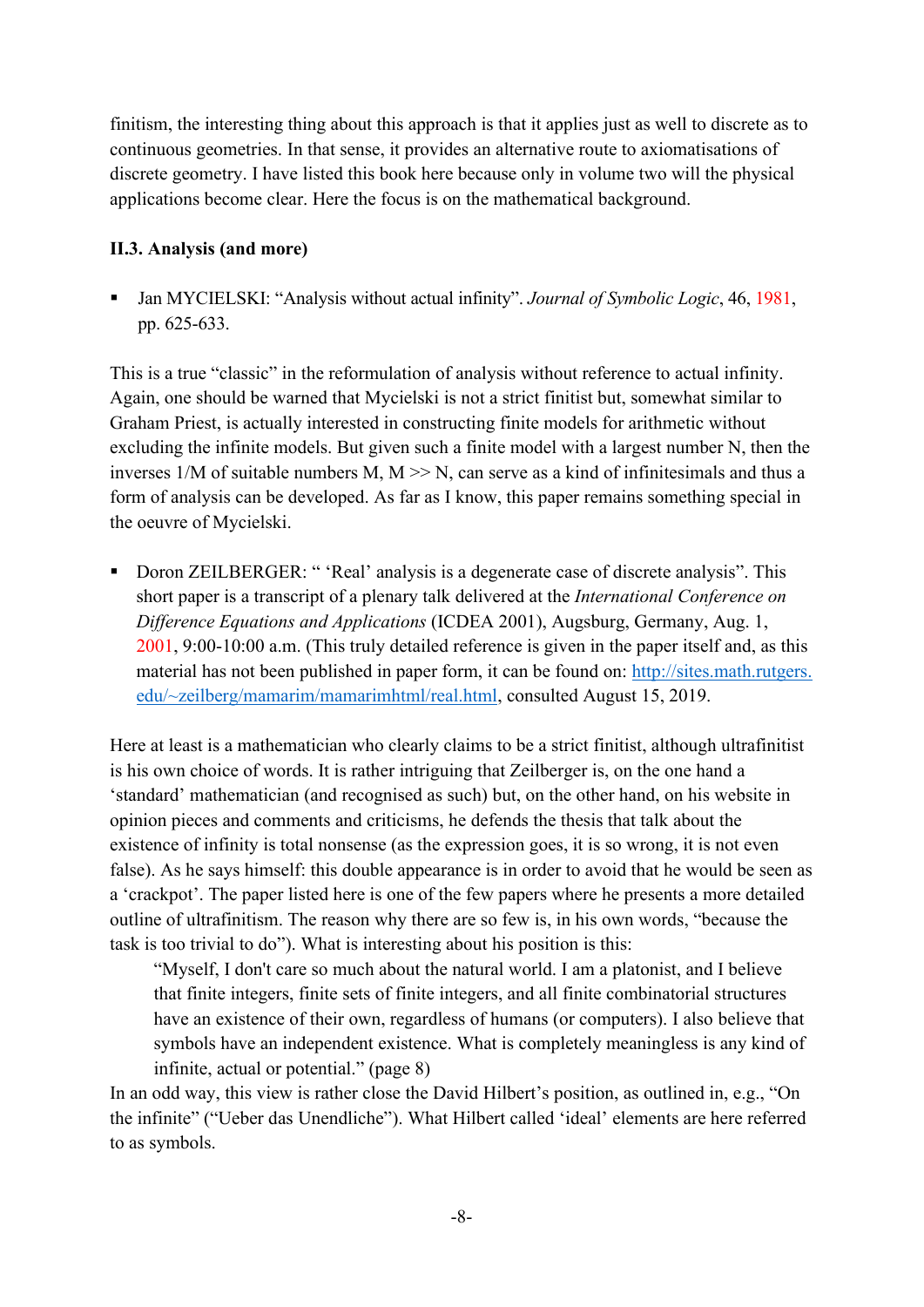■ Victor KAC & Pokman CHEUNG: *Quantum Calculus*. New York: Springer, 2002.

A quite intriguing book. Two discrete versions of standard analysis are being developed in great detail, labelled q-calculus and h-calculus. In the former case, the derivative of a function f is defined as  $(f(qx) - f(x))/(q - 1)x$  and in the latter case as  $(f(x+h) - f(x))/h$ . If  $q \rightarrow 1$  and h  $\rightarrow$  0 both definitions coincide of course with the classical derivative. Although not an extensive text, a bit more than a hundred pages, it does contain a full-fledged formulation of (both versions of a) discrete calculus, not using the classical framework in the background. Note that, once again, these two mathematicians are interested in the topic for its intrinsic mathematical interest, not because they are strict finitists (at least, it is not acknowledged anywhere in the book).

# <span id="page-8-0"></span>**III. Sources referring to physical theories**

■ Philip C. JACKSON, Jr.: "Design for a Computer Field Interaction Simulation System for Relativistic, Discrete Unified Field Theories". *Speculations in Science and Technology*, **3**(1), 1980, pp. 29-40.

An early example of "discretizing" continuous models in order to be implemented on computers. This is not strict finitism, of course, but it does show that discrete models can approximate continuous ones as close as possible. Hence the choice of working with the one or the other becomes both a computational matter and a (set of) philosophical question(s) to be addressed. It is to be noted that the models presented are fairly simple and serve more as an argument rather than a demonstration.

■ Helge KRAGH & Bruno CARAZZA: "From Time Atoms to Space-Time Quantization: the Idea of Discrete Time, ca 1925-1936". *Studies in the History and the Philosophy of Science*, **25**(3), 1994, pp. 437-462.

A quite important paper from the historical perspective. Many references to sometimes completely forgotten authors such as Georgii Pokrowski, Gottfried Beck, Arthur Ruark, Henry Flint, and Ludwik Silberstein. But of course Arthur Eddington is present as well. Do not expect to get fully worked out theories but rather sketches and ideas about discrete time (and sometimes discrete space) based on the young quantum theory of those days, leading sometimes to, what the authors call, "quantum numerology".

■ David FINKELSTEIN: "Finite Physics", in Rolf Herken (ed.), *The Universal Turing* Machine. A Half-Century Survey. New York: Springer, 1995 (2<sup>nd</sup> edition), pp. 323-347.

It is perhaps a bit generous to include this particular paper of Finkelstein but there is very nice passage where a (not altogether truly original as it has been repeated a number of times, namely: "In such a topology, the usual continuum of zero-size points is only a workable approximation to a finite but immense network of cells of some nonzero size set by a physical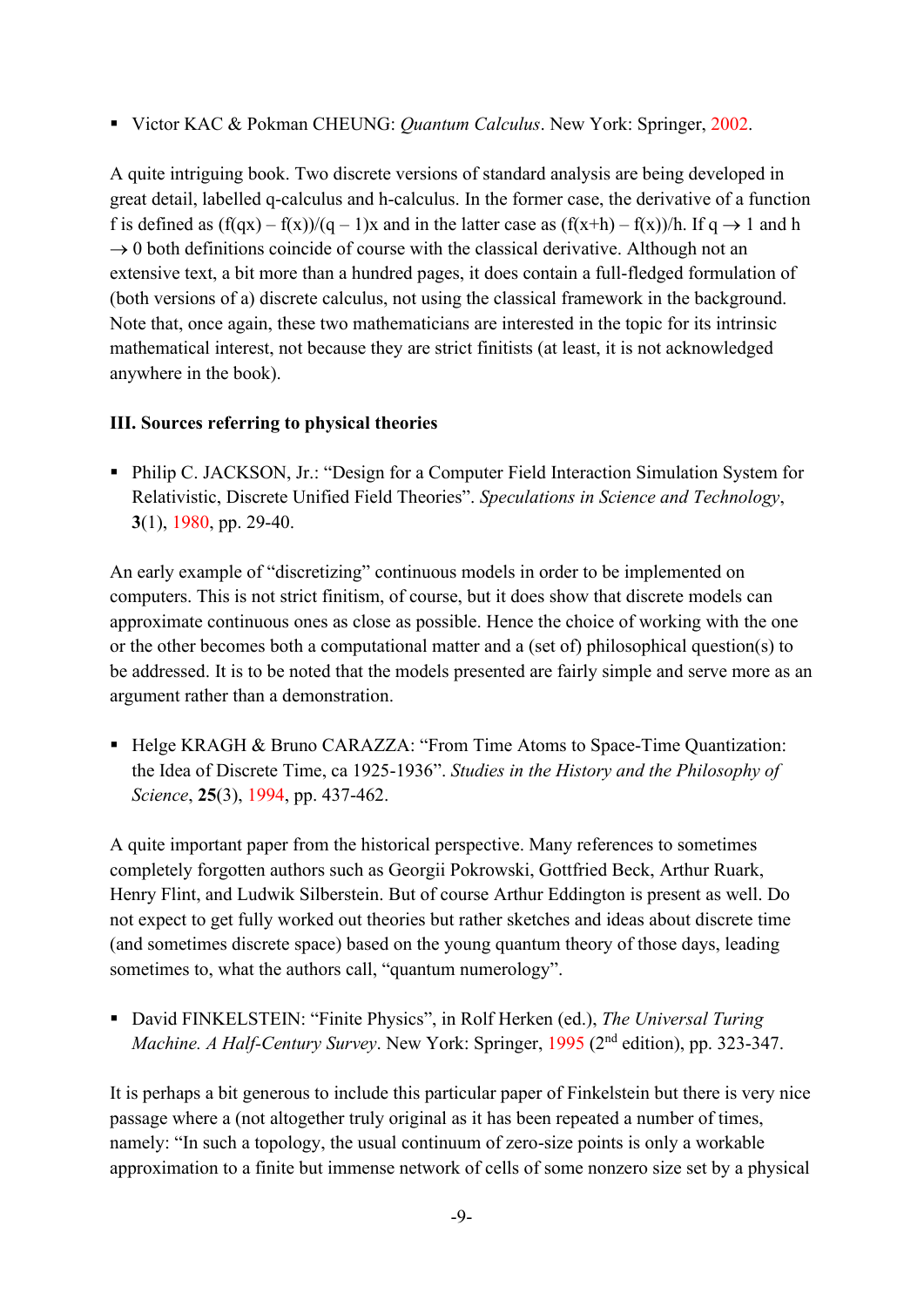constant *H* with the units of time, and the operative principle of locality is that of connection among these cells."

■ E. B. DAVIES: "Building Infinite Machines". *The British Journal for the Philosophy of Science*, **52**(4), 2001, pp. 671-682.

A very nice paper that presents a detailed description on how to build an infinite machine  $(= a$ machine capable of performing an infinite number of finite tasks in a finite time) in a universe, similar to ours (i.e., obeying the same Newtonian laws, so no quantum mechanics involved), but assuming that matter is continuous and can therefore be used to make machines that become smaller and smaller (though all finite of course). This paper is obviously no direct contribution to strict finitism, but it is definitely related: imagine that such machines were somehow constructible in our universe then that would constitute a serious challenge to strict finitist approaches. This paper situates itself in the broader discussion of supertasks and similar problems. See other entries in this bibliography.

▪ Andras KORNAI: "Explicit Finitism". *International Journal of Theoretical Physics* **42**, 2, 2003, pp. 301-307.

This paper introduces the J-machine, a sort of almost real computer that incorporates (in a symbolic way) all of the real numbers. The interest of the paper is in the explicit calculation of the size of such a machine and what computations it can handle. Quote:

"The standard mathematical tools of investigating complexity lack the required resolving power: even the lowest Turing degree lumps together problems which are solvable, such as finding the number of digits in *E*\*(6), and problems which are not, such as finding the number of digits in  $E^*(7)$ ." (Note:  $E^*(m)$  stands for an exponential tower of m 2s).

The paper itself refers to:

- Seth LLOYD: "Computational capacity of the universe". *Physical Review Letters* 88, 2003, pp. 237901-1 – 237901-4.
- Vincent ARDOUREL: "La physique dans la recherche en mathématiques constructives." *Philosophia Scientiae*, vol. **16**(1), 2012, pp. 183-208.
- Vincent ARDOUREL: "A Discrete Solution for the Paradox of Achilles and the Tortoise". *Synthese*, **192**(9), 2015, pp. 2843-2861.
- Vincent ARDOUREL: *Du calcul sur ordinateur à la mécanique discrète*. Paris: Vrin, 2017 (to appear) (Collection Mathesis).

Although one should be careful to label Ardourel a strict finitist (as his interest is in the computational and constructive part of physical theories), the paper on Zeno is quite interesting. The book to appear in 2017 is a book version of his PhD.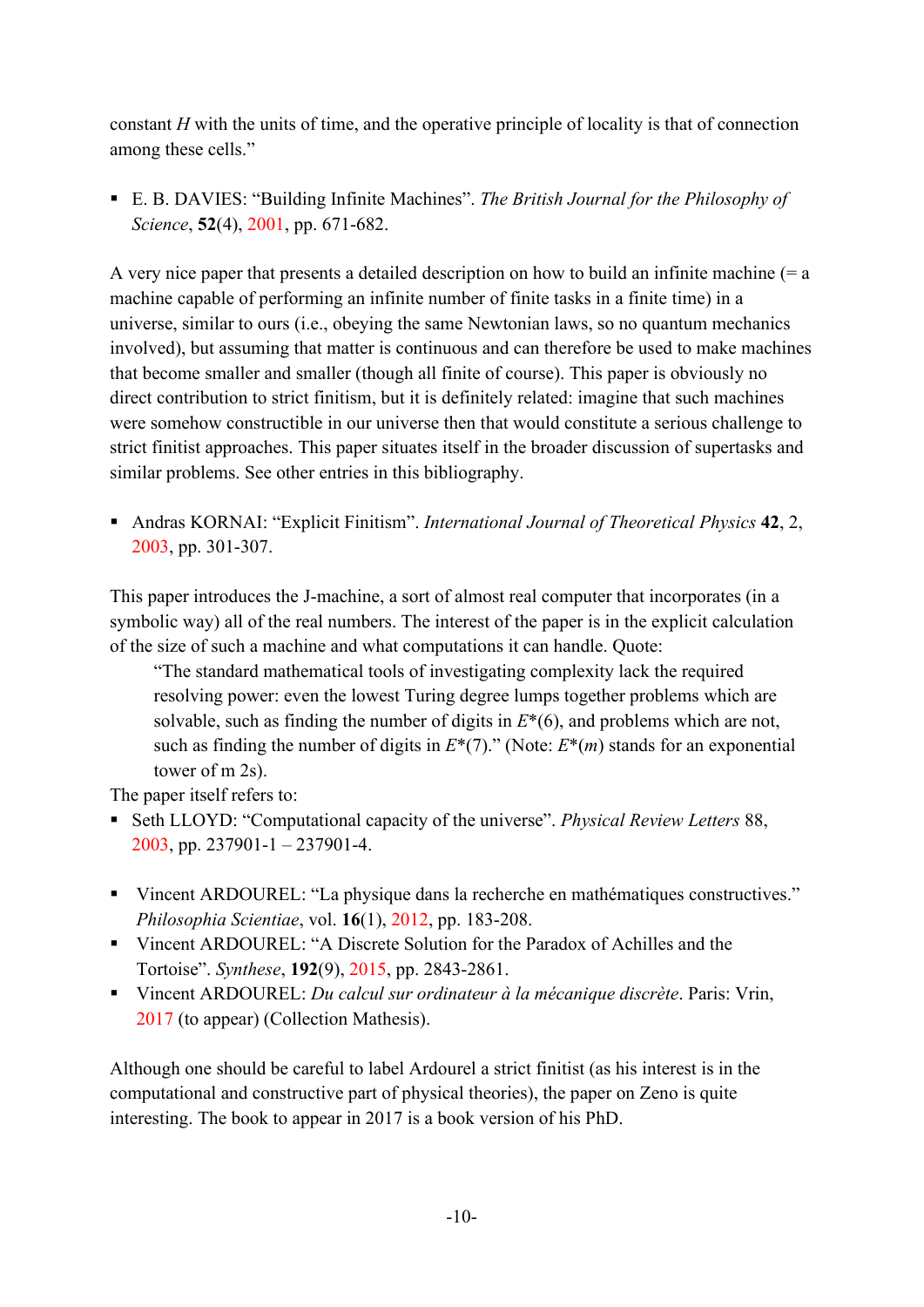■ Tobias FRITZ: "Velocity polytopes of periodic graphs and a no-go theorem for digital physics". *Discrete Mathematics* 313, 2013, pp. 1289-1301.

Paper is discussed in my entry "Finitism in Geometry", see [http://plato.stanford.edu/entries/](http://plato.stanford.edu/entries/%20geometry-finitism/)  [geometry-finitism/.](http://plato.stanford.edu/entries/%20geometry-finitism/) Let me remark here that this paper shows mainly a no-go result and as such it is instructive to see what roads should not be further explored.

■ John C. AMSON & Louis H. KAUFFMAN (eds.): *Scientific Essays in Honor of H. Pierre Noyes on the Occasion of His 90th Birthday*. Singapore: World Scientific, 2014.

This collection of papers brings together a number of contributions of authors who, to a larger or smaller extent, have been member of the *Alternative Natural Philosophy Association* (ANPA). The ANPA tried to develop an alternative discrete form of physics, starting from the so-called "combinatorial hierarchy", developed by Fredrick Parker-Rhodes. It is also sometimes referred to as "bit-string" physics. Especially in the work of Pierre Noyes, there is a particular interest in calculating physical constants, starting from first principles, thus providing a strong argument for the precise values of those constants. Some more information can be found in the *Stanford Encyclopedia* lemma on finitism in geometry [\(http://plato.stanford.edu/entries/geometry-finitism/\)](http://plato.stanford.edu/entries/geometry-finitism/).

- David T. CROUSE: "The lattice world, quantum foam and the universe as a metamaterial. The use of black holes as hyper-resolving microscopes to probe the fine structure of space". *Appl. Phys. A*, 122, 2016, pp. 472 (7 pages).
- David CROUSE & Joseph SKUFCA: "Relativistic Time Dilation and Length Contraction in Discrete Space-Time using a Modified Distance Formula". <https://arxiv.org/abs/1706.00693> (uploaded 1 June 2017).

The title of the first paper precisely says what it is about. The second paper is quite interesting because it first brings together and (more or less) unifies existing proposals for a discrete distance formula but secondly it shows how time dilation and length contraction can be given an explanation in such a framework. Especially the connection with special relativity is important because the true challenge for a strict finitist view lies there (and, of course, in quantum mechanics and general relativity but this is a really nice start down that road).

■ Carlo ROVELLI: *Reality is not What It Seems. The Journey to Quantum Gravity*. New York: Penguin, 2016. (Translated by Simon Carnell and Erica Segre, original published in 2014).

There is no sign at all that Rovelli is to be seen as a strict finitist but I mention this book specifically for chapter 11, "The End of Infinity". A short chapter to show that physics is ultimately finite and that infinity has no place and even more so in the integrated quantum gravity theory. This obviously is not an elaborate argumentation, let alone a formal framework for strict finitism but as supporting idea it is nice.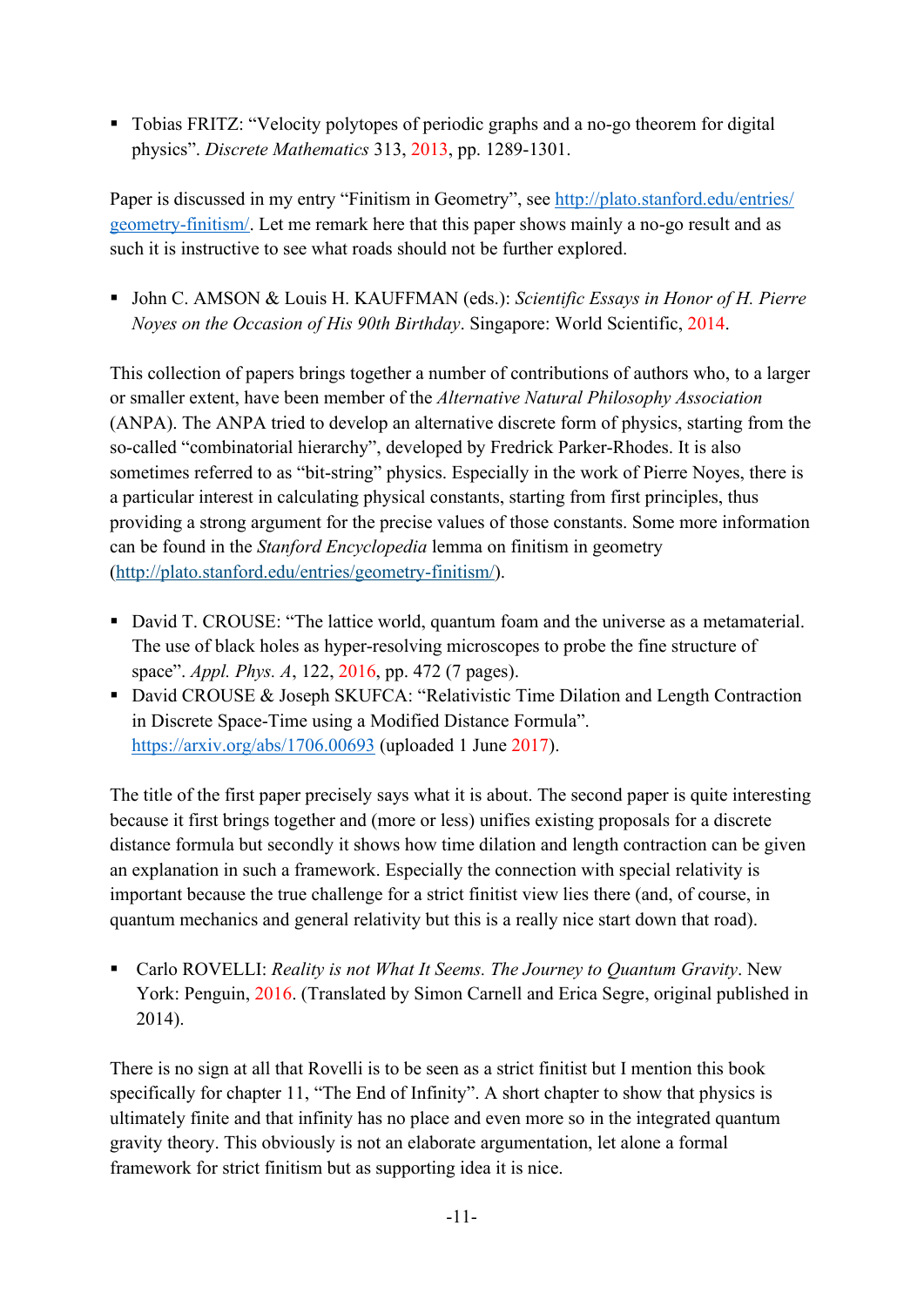**■ Marina CORTÊS & Lee SMOLIN: "Reversing the Irreversible: from limit cycles to** emergent time symmetry". <https://arxiv.org/abs/1703.09696> (uploaded 27 March 2017).

A quite intriguing paper as it suggests that an irreversible system can in the long run produce a reversible system on condition that the first system is discrete and finite. This produces a nice connection between the existence of a time's arrow that does not need to invoke special boundary conditions as these are "selected" by the underlying discrete system. This is, to be clear, one paper out of a continuous (sorry for the pun) production by Lee Smolin and collaborators. I have selected this paper because it is makes this link between the nature of time and the nature of (underlying) space.

■ Stephen WOLFRAM: *A Class of Models with the Potential to Represent Fundamental Physics*.<https://arxiv.org/ftp/arxiv/papers/2004/2004.08210.pdf> (uploaded 15 April 2020).

This impressive book deals with a topic that the author knows better than anyone else  $-$  it is sufficient to have a look at the earlier book, A New Kind of Science (Champaign: Wolfram Media, 2002) – namely cellular automata. The major part of the book deals with that subject but the last chapter about the potential physical interpretations deserves our interest. Automata and graphs lead "naturally" to a discrete way of thinking and thus it leads to a form of physics, incorporating hodons and chronons. Although some detail is presented, a lot of work still needs to be done but then the author did indicate that we are talking about the potential. That being said, this is an important contribution to the idea that, one, graph-like structures are the basis to start from and, two, both space and time are derived concepts.

#### <span id="page-11-0"></span>**IV. Sources referring to computer science**

■ Zenon KULPA: "On the Properties of Discrete Circles, Rings, and Disks". *Computer Graphics and Image Processing* **10**, 1979, pp. 348-365.

In the opening paragraphs, the author states the following: "In the context of the applications of these objects it may be useful to investigate some of their formal properties. It is the purpose of this paper to take a step in this direction. First, discrete circles, disks, and rings are defined, then several of their properties are derived, namely, conditions for the occurrence of certain point configurations (ambiguity points and so-called "spikes"), formulas for the number of raster points in these objects, and their perimeters and areas. These parameters are also related to corresponding properties of ideal (nondiscrete) circles, and some limit theorems (for radius approaching infinity) are stated." This is again a fine example of formulating a discrete geometry without classical continuous geometry in the background. Although one would expect a number of such approaches, that is not really the case. Overall, the reference to the continuous case plays an important role and the discrete case therefore remains a 'derived' case.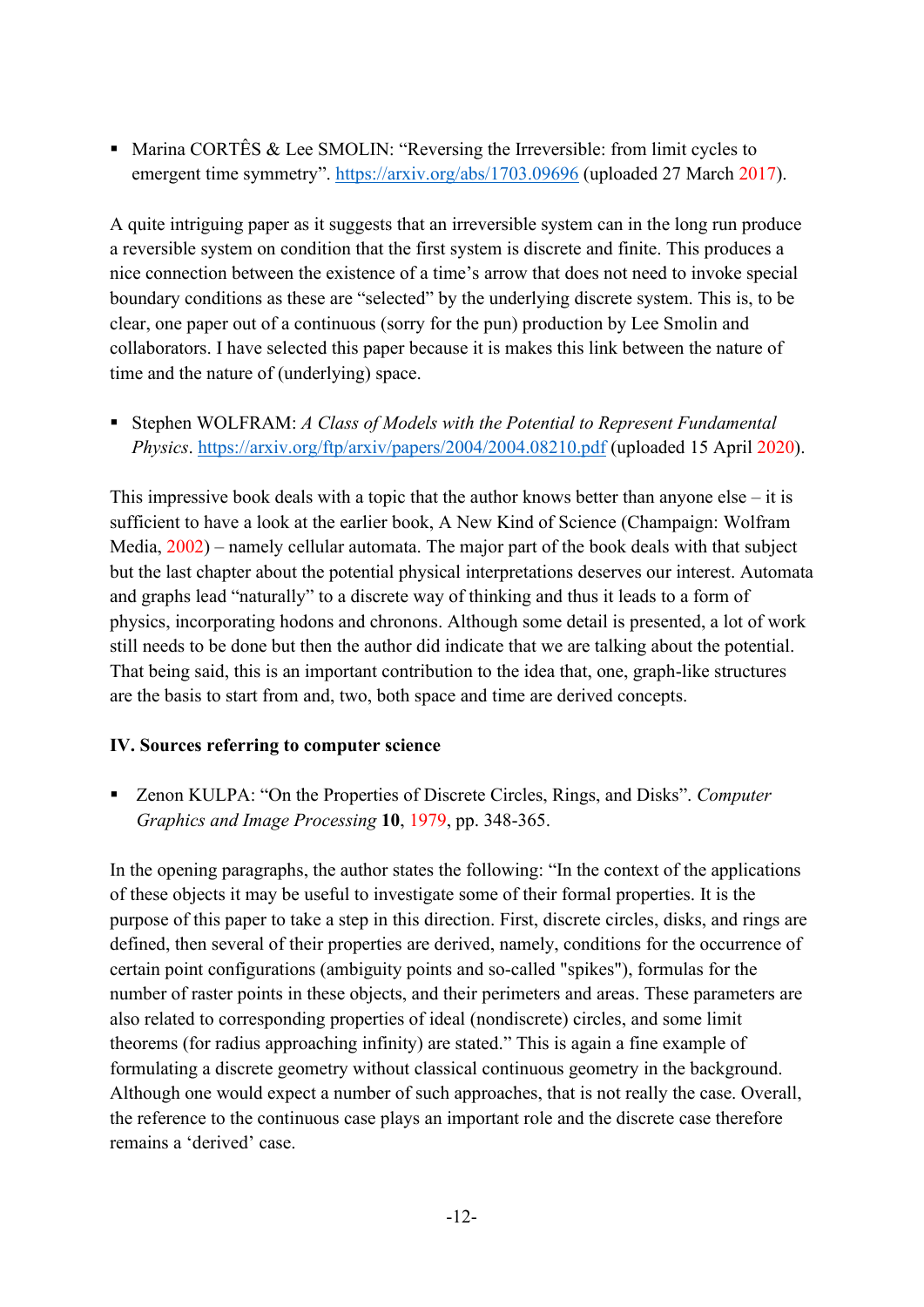■ Elemér E. ROSINGER: "On the Safe Use of Inconsistent Mathematics". Url: [http://arxiv.org/pdf/0811.2405v2.pdf,](http://arxiv.org/pdf/0811.2405v2.pdf) 2008. (This is an Arxiv-paper, as yet without a published counterpart.)

The starting point of this paper is that every computer embodies an inconsistent theory for, on the one hand, it is assumed that P(eano)A(rithmetic) holds and, on the other hand, a limit is accepted, that is, a number such that  $L = L + 1$ . It then goes on to select the largest consistent part of this combined inconsistent theory. That is a fairly classical approach but there are two interesting things. The first is that a distinction is made between the size of the numbers and the reasoning about those numbers. This seems to correspond well with the distinction between what is the case in the model and what can be expressed in the language. The second is that the limit is the least interesting part: "…it is made sure that additions, subtractions and multiplications lead to results well within the range of integers between −M and M." Reference is made to Chris Mortensen but the point is rather to avoid inconsistencies.

▪ Nils Anders DANIELSSON: *Axiomatic Discrete Geometry*. London: Imperial College, 2002. (Thesis submitted for MSc Degree in Advanced Computing.)

The first paragraph explains why this thesis is classified under computer science: "The main approaches to image analysis and manipulation, computational geometry, and related fields are based on continuous geometry. This easily leads to trouble with rounding errors and algorithms that return erroneous output, or even fail to terminate gracefully. In view of this we can argue that the proper framework for many algorithms is not continuous, but discrete. Furthermore it is preferable if such a framework is axiomatically defined, so that the essential properties of the system are clearly stated and many models can share the same theory." (p. 3) It refers to the work of Albrecht Hübler on discrete geometry and the thesis presents this approach in great detail (as Hübler's work is not easy to find). The core element to turn geometry into a discrete geometry is the axiom of discreteness: For any two points *p* and *p'* there is at most a finite number of points *q* such that *B*(*p; q; p'*), where *B* stands for the betweenness relation, familiar from standard axiomatisations of Euclidean geometry, Hilbert style. Apart from that Danielsson's approach relies mainly on projective geometry and matroids. If one were to have doubts about the possibility of a full axiomatisation of discrete geometry, this thesis makes clear that it can be done and it is mathematically quite interesting and challenging.

#### <span id="page-12-0"></span>**V. Philosophical discussions on strict finitism**

■ Patrick SCHINDLER: "Tense Logic for Discrete Future Time". *Journal of Symbolic Logic*, **35**(1), 1970, pp. 105-118.

Another example of the combination of tense logic and discrete time models. I will not include (at present) additional papers and books on this particular topic. Here it serves the purpose to show that this is a separate thread in the study of strict finitism. After all, if you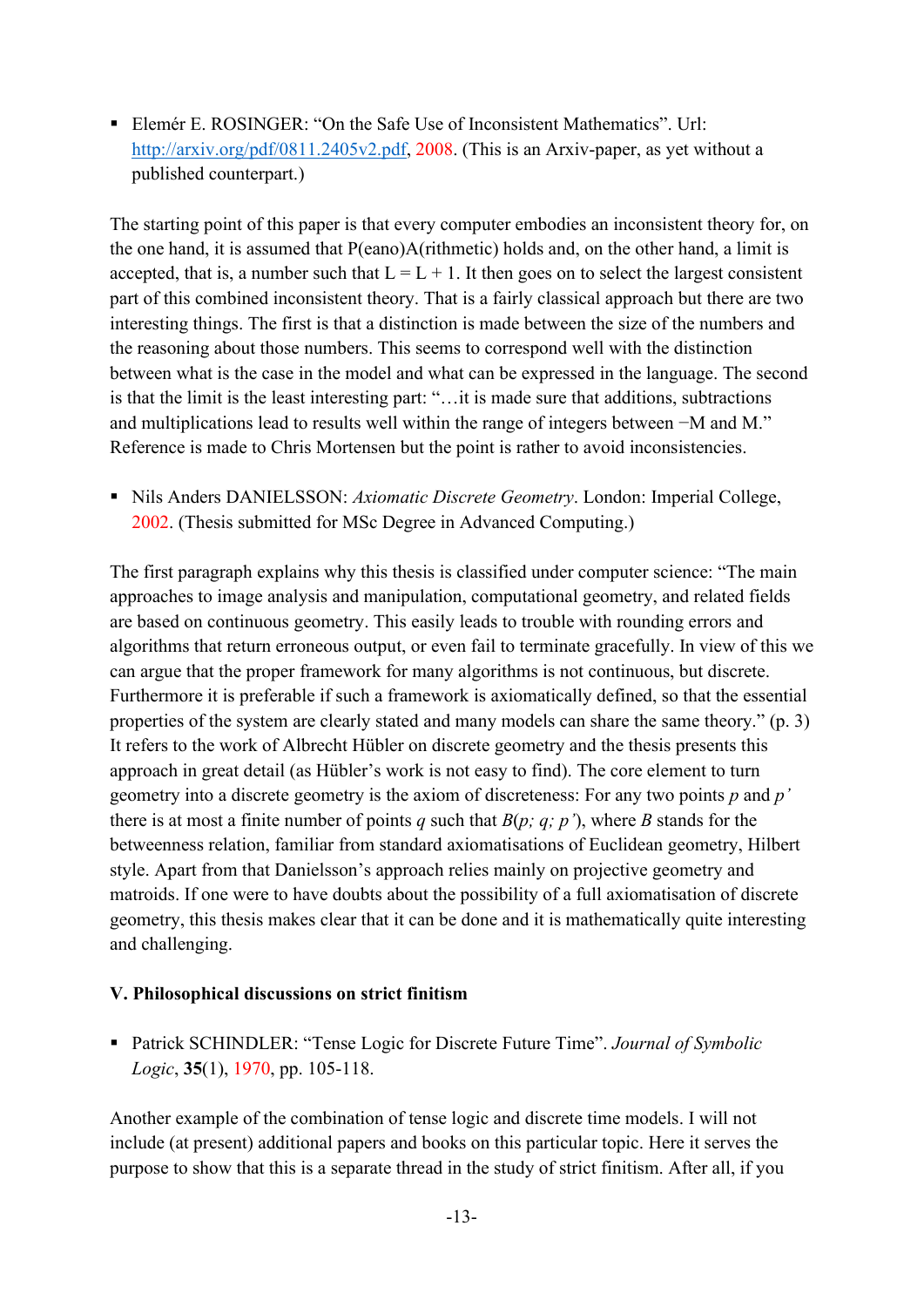want a strict finitist and applicable mathematics, space and time in physics will have to be discrete, one way or another. Thus it is a good idea to have some ideas about discrete space and time.

▪ Paul ZIFF: "The Number of English Sentences". *Foundations of Language*, **11**(4), 1974, pp. 519-532

A quite interesting article by Paul Ziff wherein he tries to refute the obvious answer to the question how many sentences can be expressed in English (or any other ordinary language for that matter), namely an infinite number. Although the argumentation is quite elaborate and philosophically deep, when applied to mathematics one of the important considerations he makes is the following. Suppose we write down the formula "If  $x > 0$  then ...", where the three dots represent some formula. In the framework of many a logic, if I can write down the above formula, I can also write down "If  $(x > 0$  or  $x > 0$ ) then ...", where I use the brackets to avoid ambiguity. But once that is permitted, I can write down "If  $(x > 0$  or  $x > 0$  or  $\cdots$  or  $x >$ 0) then ...", where the three dots  $\bullet \bullet \bullet$  stand for an arbitrary number of the formula "x > 0". But then the question is simply this: under what circumstances will a mathematician (or a philosopher for that matter), write down such an equation? Answer: never. Note that I myself did not in these comments. I used the "three-dot" mechanism.

▪ Kazimierz TRZESICKI: "Is discreteness of time necessary for Diodorean Master Argument?". *Bulletin of the Section of Logic*, **16**(3), 1987, pp. 125–131.

This short paper could just as well have been listed under logic, however logics like temporal or tense logic include discrete models as one of the possibilities without any reference to strict finitism. It is rather an attempt at being complete. However this paper claims that fatalism (in the Stoic sense) requires time to be discrete. This established a curious connection between the structure of time and a particular philosophical theory. It does not follow that therefore time is discrete but it is an unexpected argument in favour of it.

- Brian ROTMAN: "Toward a semiotics of mathematics". *Semiotica* **72**(1/2), 1988, pp. 1-35.
- Brian ROTMAN: *Signifying Nothing. The Semiotics of Zero*. Stanford: Stanford University Press, 1993.
- Brian ROTMAN: *Ad Infinitum ... The Ghost in Turing's Machine*. Stanford University Press, Stanford, 1993.
- Brian ROTMAN: "The Truth about Counting". *The Sciences*, **37**(6), 1997, pp. 34-39.
- Brian ROTMAN: *Mathematics as Sign. Writing, Imagining, Counting*. Stanford: Stanford University Press, 2000.

A separate place must be reserved for (part of) the work of Brian Rotman. Although, as far as I am aware, he does not consider himself a strict finitist. But, I assume that he is indeed critical of the infinite (and of zero as the book about zero indicates) and therefore interesting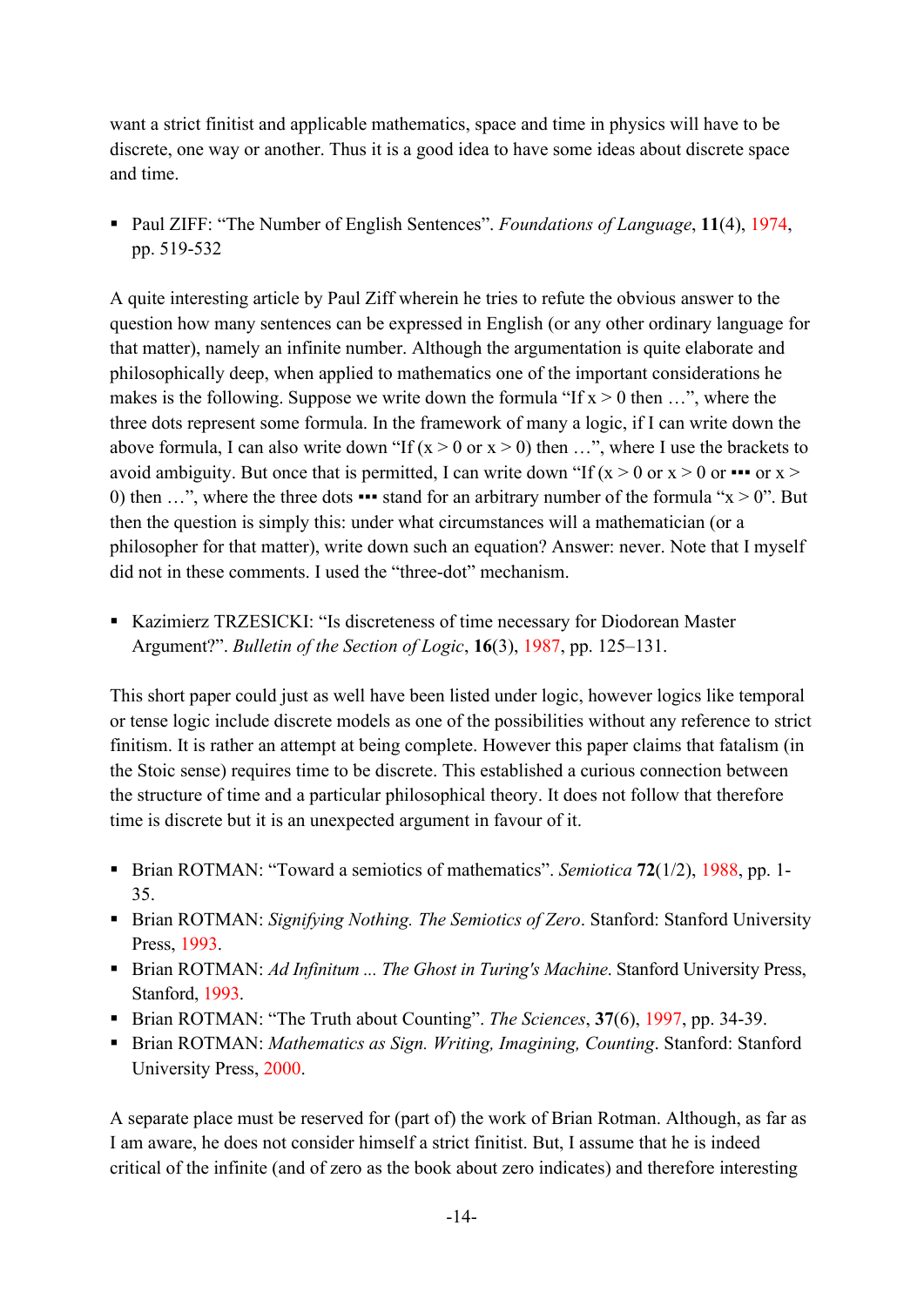to a strict finitist. Furthermore in the 1993 *Ad Infinitum* book he proposes a formal model, called non-Euclidean arithmetics (so I could have included this book in the section on arithmetic as well, as there are some similarities with the work of Burgin discussed there, who talks about projective geometries). I will not present in full detail his approach but limit myself to a quote from a review that I wrote in 1996, "The strange case of the missing body of mathematics", of *Ad Infinitum* (*Semiotica*, **112**(3/4), 1996, pp. 403-413.):

"In the last chapters of the book and in an appendix, Rotman gets well under way to develop and spell out in detail an arithmetic according to his model. I will not go into the technical aspects of this proposal that he labels "non-euclidean arithmetic". No explanation needed here, I guess. What is quite original about it, is that thermodynamical considerations enter into the picture. After all, why should entropy not affect mathematics *seen as an activity* as well? Perhaps the label "entropic or dissipative arithmetic" might do just as well"

More generally speaking, there are not that many philosophers, interested in mathematics, who (have) develop(ed) a *semiotic* perspective (and in Rotman's case to think about infinity). Another well-known example that comes to mind is Paul Ernest. Finally, it is worthwhile to consult his website: [https://brianrotman.wordpress.com/.](https://brianrotman.wordpress.com/)

▪ Amit HAGAR: *Discrete or Continuous? The Quest for Fundamental Length in Modern Physics*. Cambridge: Cambridge University Press, 2014.

This exciting book could be listed under a number of headings but I guess that philosophy is the best choice as the fundamental question discussed in the book is whether (physical) nature is discrete or continuous. What is really impressive is that it takes into consideration all the relevant physical theories so, at the same time, it is an introduction to quantum loop gravity, among many other things.

▪ James FRANKLIN: "Discrete and Continuous: A Fundamental Dichotomy in Mathematics". *Journal of Humanistic Mathematics*, **7**(2), July 2017, pp. 355-378.

Franklin is not a strict finitist but the issues that he deals with in this paper are obviously quite relevant for a strict finitist. After all, in a sense, strict finitists have a lot of explaining to do. If supposedly it (whatever 'it' is) is all strictly finite, where did the idea of the continuous come from and, more miraculously, how did we manage to reason with it, so successfully?

▪ Tyron GOLDSCHMIDT: "The Argument from (Natural) Numbers", in Jerry L. Walls and Trent Dougherty (eds.), *Two Dozen (or so) Arguments for God: The Plantinga Project* (Oxford: Oxford University Press, to appear 2017)

Finitism versus infinity apparently invites a divine connection. In this paper Goldschmidt develops the argument that since the number of human beings is finite and each human being can only think of a finite number of numbers, there must be a being that can think all of the natural numbers at once. This is one example of types of arguments that want to link the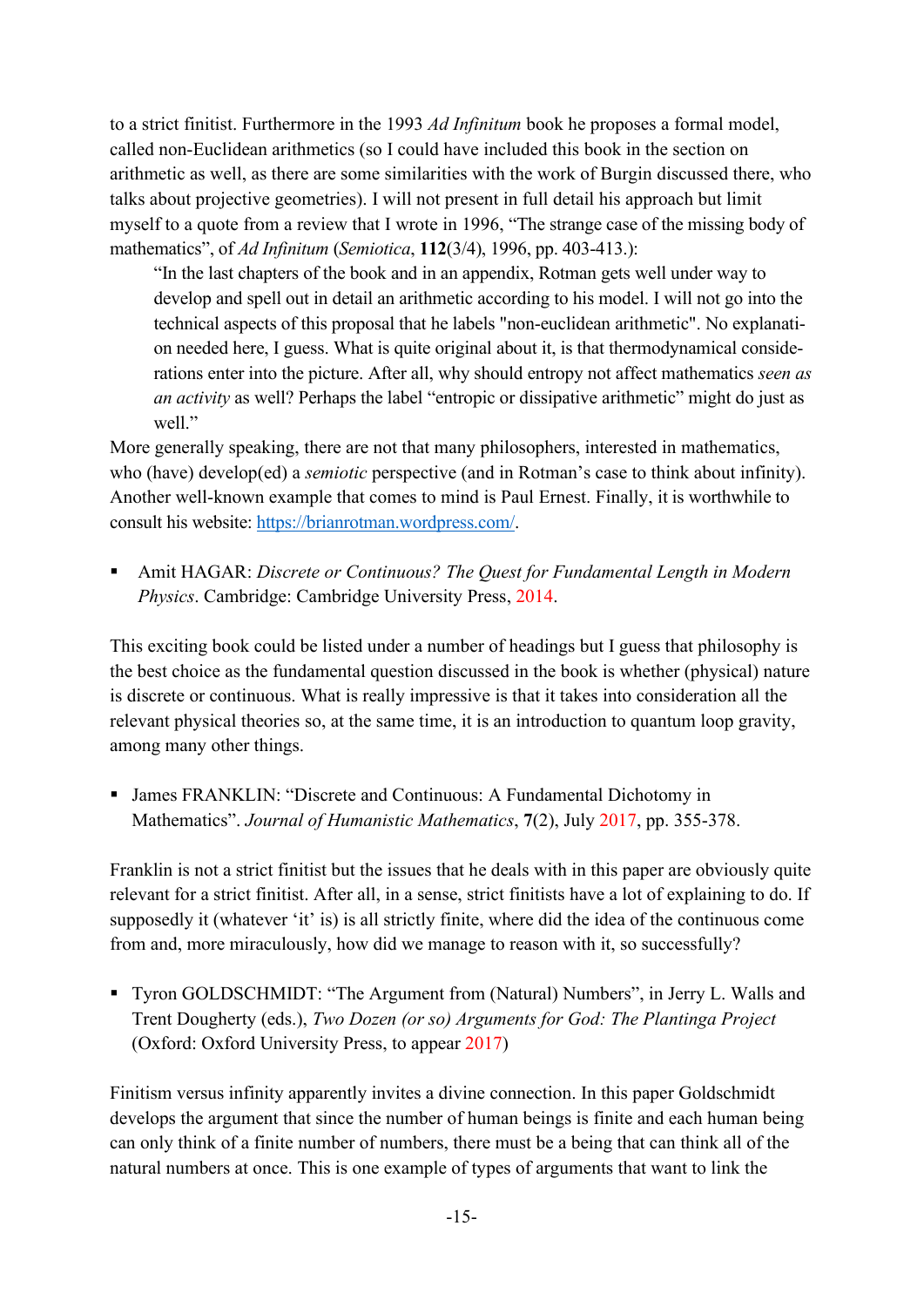infinite with the divine. The upshot seems to be that therefore a strict finitist must be an atheist. I have to confess that I do not really see the connection. And do note that Goldschmidt believes strict finitism something impossible to believe.

■ Bradley O. BASSLER: *Diagnosing Contemporary Philosophy with the Matrix Movies*. London: Palgrave, 2017.

A decidedly special book. It talks about philosophy, mathematics, physics, but also poetry and literature and uses the Matrix movies as background. Parts of the book deal with the work of Yessenin-Volpin but, even more prominently, the work of David Isles. Notions such as parafinite and paraphysics are introduced and discussed. Once again, there is no explicit mention of strict finitism or ultra-finitism, just the one reference to the ultra-intuitionism of Yessenin-Volpin on page 193. So, certainly not a defence or elaboration of strict finitism but a host of interesting philosophical thoughts related to the topic (including inevitably Ludwig Wittgenstein).

■ Brent C. LYONS: "The Applicability of the Planck Length to Zeno, Kalam, and Creation Ex Nihilo". *Philosophia Christi*, **19**(1), 2017, pp. 171-180.

A nice defense of discrete geometry, applied to the topics mentioned in the title of the paper: Zeno's paradoxes (this covers familiar ground, see elsewhere in this bibliography), the cosmological Kalam argument (that is special, as it shows that philosophical-theological matters are related to the discrete-continuous debate), and the big bang as a transition from nothing to something. In addition, there is a subtle argumentation to show that epistemic considerations, that will be accepted by all, not exclusively strict finitists, impact metaphysical considerations. In short, to make the transition from "I perceive that the world is discrete" to "The world is discrete".

■ Jan HEYLEN: "Finitism versus infinitism: No 'truths' are lost". In: Bart Van Kerkhove, Karen François, Steffen Ducheyne & Patrick Allo (eds.): *Laat ons niet ernstig blijven. Huldeboek voor Jean Paul Van Bendegem*. Gent: Academia Press, 2018, pp. 267-275.

This chapter by Jan Heylen presents important philosophical reflections on the notion of truth in a strict finitist framework (in casu, he looks specifically at my own strict finitist proposal, but the questions raised extend beyond that). His analysis leads to interesting considerations about the ontological commitments that go together with the use of natural numbers.

Walter DEAN: "Strict Finitism, Feasibility, and the Sorites". *The Review of Symbolic Logic*, **11**(2), 2018, pp. 295-346.

This important and extensive paper takes the famous Wang's paradox as starting point and discusses in great detail the relations between strict finitism and the feasibility and complexity of computations. Wang's paradox is crucial in the sense that it creates a link between strict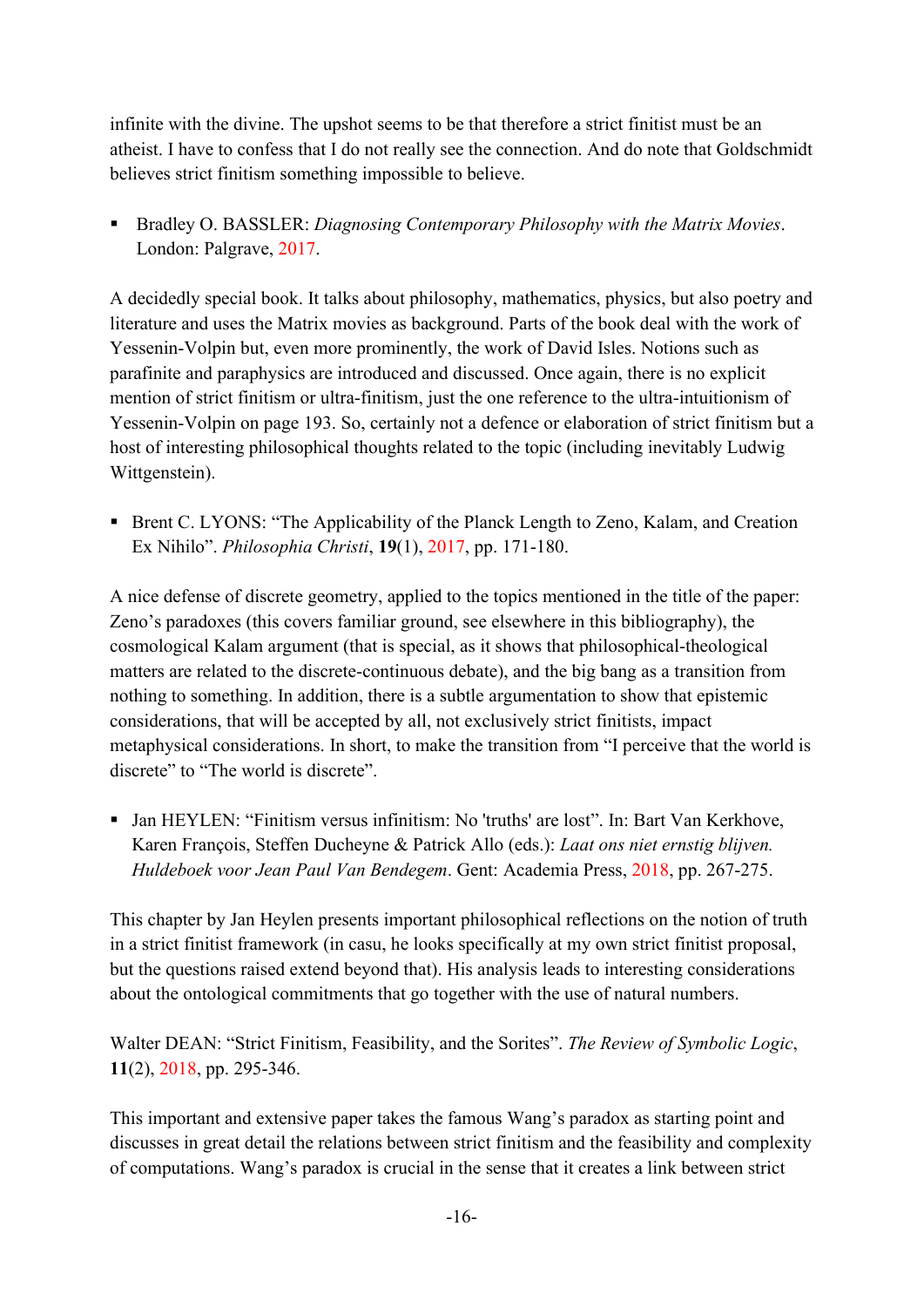finitism and vagueness. The exemplar is the argument that, given the predicate "is small" and the variable n, ranging over natural numbers, if one accepts the premises,  $S(0)$  and  $S(n) \rightarrow$  $S(n+1)$ , then, by mathematical induction, for all n,  $S(n)$ , which sounds horribly wrong. In addition, there is an impressive list of references. It is worth remarking here that the discussion relating strict finitism, vagueness and feasibility is as good as a separate strand in the discussion about the possibility and coherence of strict finitism.

*Interesting historical note*: the label 'Wang's paradox' is not related to any paper of Hao Wang but is used as the title of a paper by Michael Dummett [Michael DUMMETT: "Wang's Paradox". *Synthese* **30**, 1975, pp. 301-324]. At the end of that paper Dummett explains his choice of title: "The title relates to an article by Professor Hao Wang which I remember reading in an ephemeral Oxford publication many years ago. I should probably have abandoned it had I published the article sooner, since I never supposed that Professor Wang intended anything but to display the general form of a range of ancient paradoxes; but, since the name has gained some currency, I thought it better to leave it." (pp. 323-324).

#### <span id="page-16-0"></span>**VI. My own contributions**

■ *Finite, Empirical Mathematics: Outline of a Model*. Werken uitgegeven door de Faculteit Letteren en Wijsbegeerte (Works edited by the Faculty of Arts and Letters), R.U.Gent, volume 174, Ghent, 1987.  $\rightarrow$  [short note about this book](http://jeanpaulvanbendegem.be/home/wp-content/uploads/2015/11/shortnoteaboutthisbook.pdf)  $\rightarrow$  [pdf of the book](http://jeanpaulvanbendegem.be/home/wp-content/uploads/2015/11/finiteempiricalmathematics.pdf)

This is the shortened version, translated from Dutch into English, of my PhD, submitted and defended in 1983. The pdf is free to download and, of course, contains itself a host of references, up to that period. These have been integrated in this document. A request to anyone who wants to read the book: please read first the "short note about this book". In one sentence: so many years later I am rather struck by my "naïveté" about the topic. Although I still cherish such ideas as "shemath" (the "sheet mathematician") and the importance of the underlying logic.

▪ "Zeno's Paradoxes and the Weyl Tile Argument". *Philosophy of Science*, 1987, **54**(2), pp. 295-302.

A short paper where a solution is presented to the Weyl tile argument, namely that in a discrete geometry the hypothenuse of right triangle equals one of the sides. A summary is to be found in the entry in the *Stanford Encyclopedia of Philosophy* (see further in this listing).

▪ "Strict, Yet Rich Finitism". In: Z.W. Wolkowski (ed.): *First International Symposium on Gödel's Theorems*, World Scientific, Singapore, 1993, pp. 61-79.

This is the first of a set of papers that deal with a new approach to strict finitism based on paraconsistent logic. The main advantage is that this version, in contrast with my earlier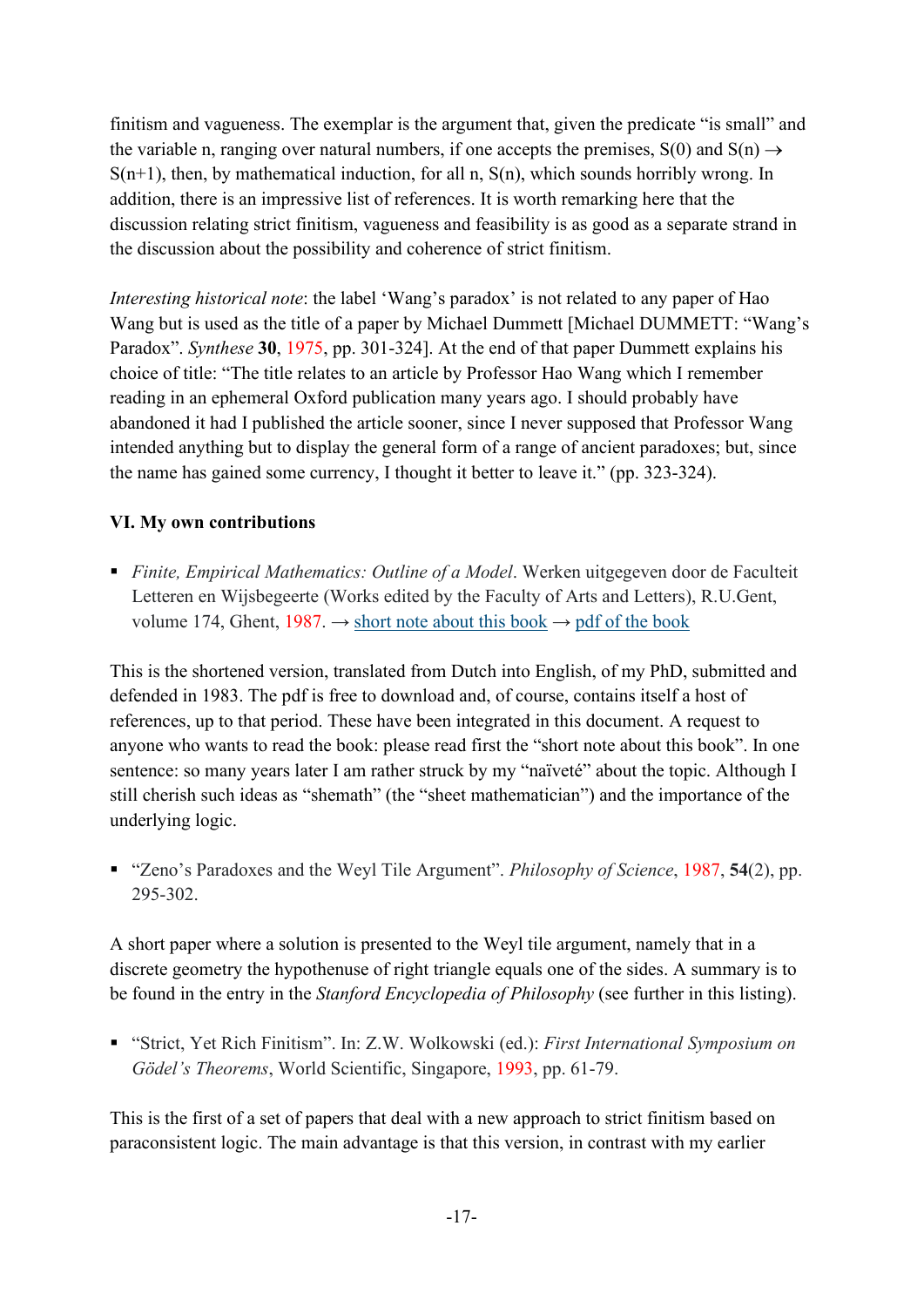presentation in my PhD (mentioned above), makes comparison with classical theories much easier.

■ (editor), Modern Perspectives on the Philosophy of Space and Time. Special issue of *Philosophica*, **50**, 1993.

I was asked to be the editor of this volume. Contributors were:

- Graham PRIEST, [On Time,](http://logica.ugent.be/philosophica/fulltexts/50-2.pdf)
- John MCKIE, [Transition and Contradiction,](http://logica.ugent.be/philosophica/fulltexts/50-3.pdf)
- C. W. KILMISTER, [Space, Time, Discreteness,](http://logica.ugent.be/philosophica/fulltexts/50-5.pdf)

- Newton C. A. DA COSTA & Francisco Antonio DORIA, [On the Incompleteness](http://logica.ugent.be/philosophica/fulltexts/50-6.pdf) of [Axiomatized Models for the Empirical Sciences.](http://logica.ugent.be/philosophica/fulltexts/50-6.pdf)

Below is my own contribution to that volume.

▪ "How Infinities Cause Problems in Classical Physical Theories". *Philosophica* **50**, 1993, pp. 33-54.

My first exploration of strict finitism and physics, introducing supertasks, as this is a superb testcase for strict finitism. Full text: [How Infinities Cause Problems in Classical Physical](http://logica.ugent.be/philosophica/fulltexts/50-4.pdf)  [Theories.](http://logica.ugent.be/philosophica/fulltexts/50-4.pdf)

■ "Strict Finitism as a Viable Alternative in the Foundations of Mathematics". *Logique et Analyse*, 37(**145**), 1994 (date of publication: 1996), pp. 23-40.

A continuation of the Wolkowski paper, including both a technical presentation and a philosophical defense.

▪ "Ross' Paradox is an Impossible Super-Task". In: *The British Journal for the Philosophy of Science*, **45**, 1994, pp. 743-748.

My first publication on supertasks. This paper is a response to a previously published paper by Allis & Koetsier in the same journal.

▪ "In defence of discrete space and time". *Logique et Analyse*, 38(**150-151-152**), 1995 (date of publication: 1997), pp. 127-150.

Work on supertasks is continued in this paper but the focus is on strict finitist geometry, containing an answer to the question how a strict finitist can talk about circles, angles and rotations.

▪ "Ook het oneindige is ons werk". In: Diderik Batens (red.), *Leo Apostel. Tien filosofen getuigen*. Hadewijch, Antwerp/Baarn, 1996, pp. 119-134. (in Dutch)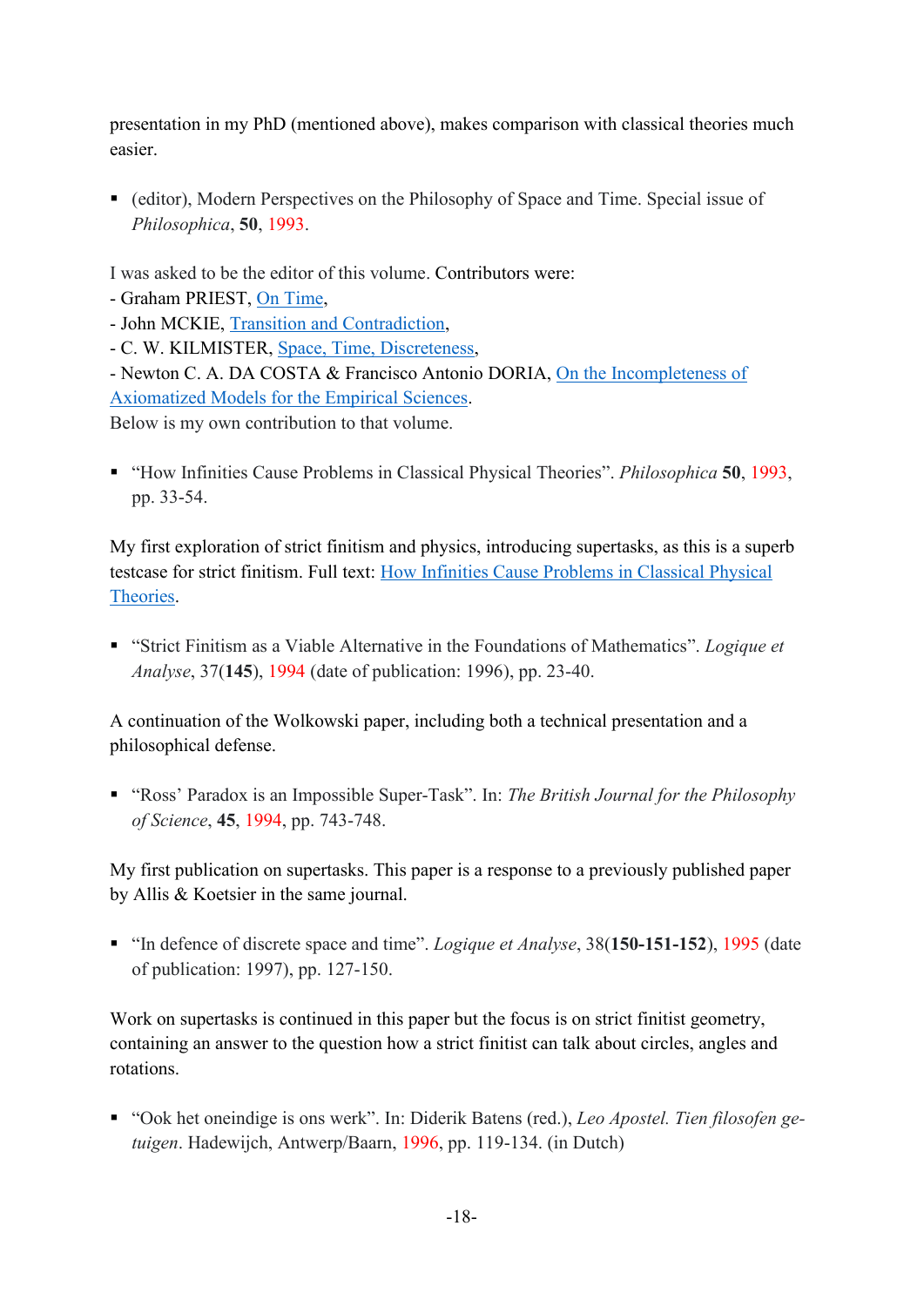This paper was written after Leo Apostel, my first teacher and mentor, passed away. It is more or less autobiographical and it explains how strict finitism became my research theme. It also mentions the *Signific Movement* and, more specifically, Gerrit Mannoury.

■ *Tot in der eindigheid. Over wetenschap, New-Age en religie*. Hadewijch, Antwerp, 1997 (in Dutch).

I wrote this book because I had the idea that strict finitism should not be restricted to mathematics proper but should eventually be developed into a "full" philosophy of finitude. There is of course in philosophy a long tradition about the dichotomy between the finite and the infinite, often related to the man-God relation, especially if the deity has infinite characteristics such as being all-knowing. But my idea was to approach the matter from the perspective of analytic philosophy and not of "continental" philosophy. The title by the way is a play of words on the expression "Tot in der eeuwigheid", meaning "Until eternity", which I changed into its counterpart "Until finitude". The book, thanks to the publishing house, is freely available (in pdf) on my website: [http://jeanpaulvanbendegem.be](http://jeanpaulvanbendegem.be/) (and, if you are reading this document, then most likely, though not necessarily, you are on my website.)

▪ "Why the largest number imaginable is still a finite number". *Logique et Analyse*, **42**, 1999 (date of publication: 2002), pp. 107-126.  $\rightarrow$  [to download the paper](http://virthost.vub.ac.be/lnaweb/ojs/index.php/LogiqueEtAnalyse/article/view/1468)

This paper addresses the specific question what, if there is a largest (natural) number, how we can reason and think about it. I have to confess I am still very fond of this paper as it led me to the idea that the largest number imaginable is that number about which no questions can be answered.

 $\blacksquare$  "How to tell the continuous from the discrete". In: François Beets & Eric Gillet (réd.), *Logique en Perspective. Mélanges offerts à Paul Gochet*. Brussels: Ousia, 2000, pp. 501- 511.

This short paper examines the question whether an experiment could be set up that allows one to test the hypothesis that the structure of space and time is discrete or not. The basic idea – and I found afterwards that I was not the first one to come up with this idea – is that the logistic function (or the so-called S-function) shows an entirely different behaviour according to the continuous or discrete representation of it. In the discrete case chaotic phenomena appear that are missing in the continuous case. Peter Forrest has explored similar ideas in one of his papers.

▪ "Inconsistencies in the history of mathematics: The case of infinitesimals". In: Joke Meheus (ed.): *Inconsistency in Science*. Dordrecht: Kluwer Academic Publishers, 2002, pp. 43-57 (Origins: Studies in the Sources of Scientific Creativity, volume 2).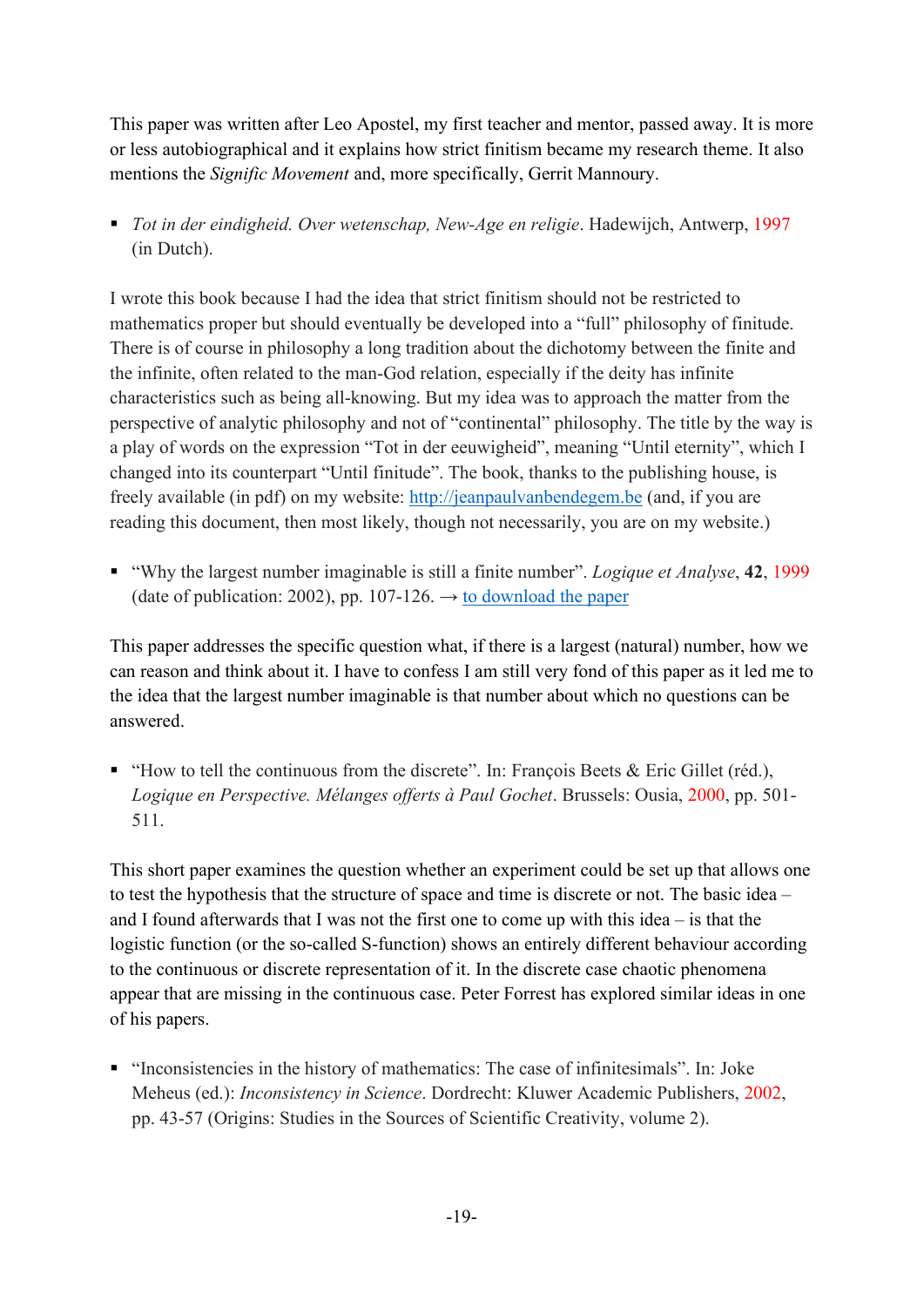In this paper I presented a model for infinitesimals from a strict finitist perspective. The basic idea was (and is) that, given a calculation consisting of a finite set of formulas (such as in the calculation of a derivative of a given function), involving both "standard" numbers (not to be understood in the non-standard analysis way) and infinitesimals, it is possible to make a distinction between them and hence to calculate meaningfully with infinitesimals in a strict finitist setting. It is not possible however to conclude from the statement "For every calculation, there exists infinitesimals such that …" that "There exist infinitesimals such that for every calculation …". The importance of this switch of quantifiers is, I guess, not unknown in logic. There are papers by Graham PRIEST and others that explore a paraconsistent road to infinitesimals and that can be very inspirational for strict finitists. These are the most important ones:

1. Graham PRIEST & Bryson BROWN: "Chunk and Permeate, a Paraconsistent Inference Strategy. Part I: The Infinitesimal Calculus". *Journal of Philosophical Logic*, **33**(4), 2004, pp. 379–388.

2. Graham PRIEST, R. BENHAM & C. MORTENSEN: "Chunk and Permeate III: the Dirac Delta Function". *Synthese*, 191, 2014, pp. 3057-62.

3. Graham PRIEST & Bryson BROWN: "Chunk and Permeate II: Bohr's Hydrogen Atom". *European Journal for the Philosophy of Science*, **5**(3), 2015, pp. 297-314.

4. David John SWEENEY: "Chunk and Permeate: The Infinitesimals of Isaac Newton". *History and Philosophy of Logic*, **35**(1), 2014, pp. 1-23.

■ "Ontwerp voor een analytische filosofie van de eindigheid". Algemeen Nederlands *Tijdschrift voor Wijsbegeerte*, **95**(1), 2003, pp. 61-72. (In Dutch)

This is a further elaboration of what I started to do in "Tot in der eindigheid" (see above), namely to stress the importance of an analytical approach of what is means to be finite.

▪ "Die Grenzen der Mathematik sind die Grenzen ihrer Darstellbarkeit". In: Michael H.G. Hoffmann (Hrsg.), *Mathematik verstehen. Semiotische Perspektiven*. Hildesheim: Verlag Franzbecker, 2003, pp. 258-270.

This paper is based on a German translation of the review mentioned above (in the section on Brian Rotman): "The strange case of the missing body of mathematics", *Semiotica*, **112**(3/4), 1996, pp. 403-413.

▪ "Classical Arithmetic is Quite Unnatural". *Logic and Logical Philosophy*, **11**(11-12), 2003, pp. 231-249 (special issue: Proceedings of Logico-Philosophical Flemish-Polish Workshops II-IV).  $\rightarrow$  [pdf of the paper](http://www.apcz.pl/czasopisma/index.php/LLP/article/viewFile/LLP.2003.012/1458)

In an attempt to make further links between strict finitism and classical arithmetic, the setup of a supertask is used. Before the end of the supertask, at every stage, arithmetic is strictly finite and has all kinds of nice properties but at the end itself it turns into classical arithmetic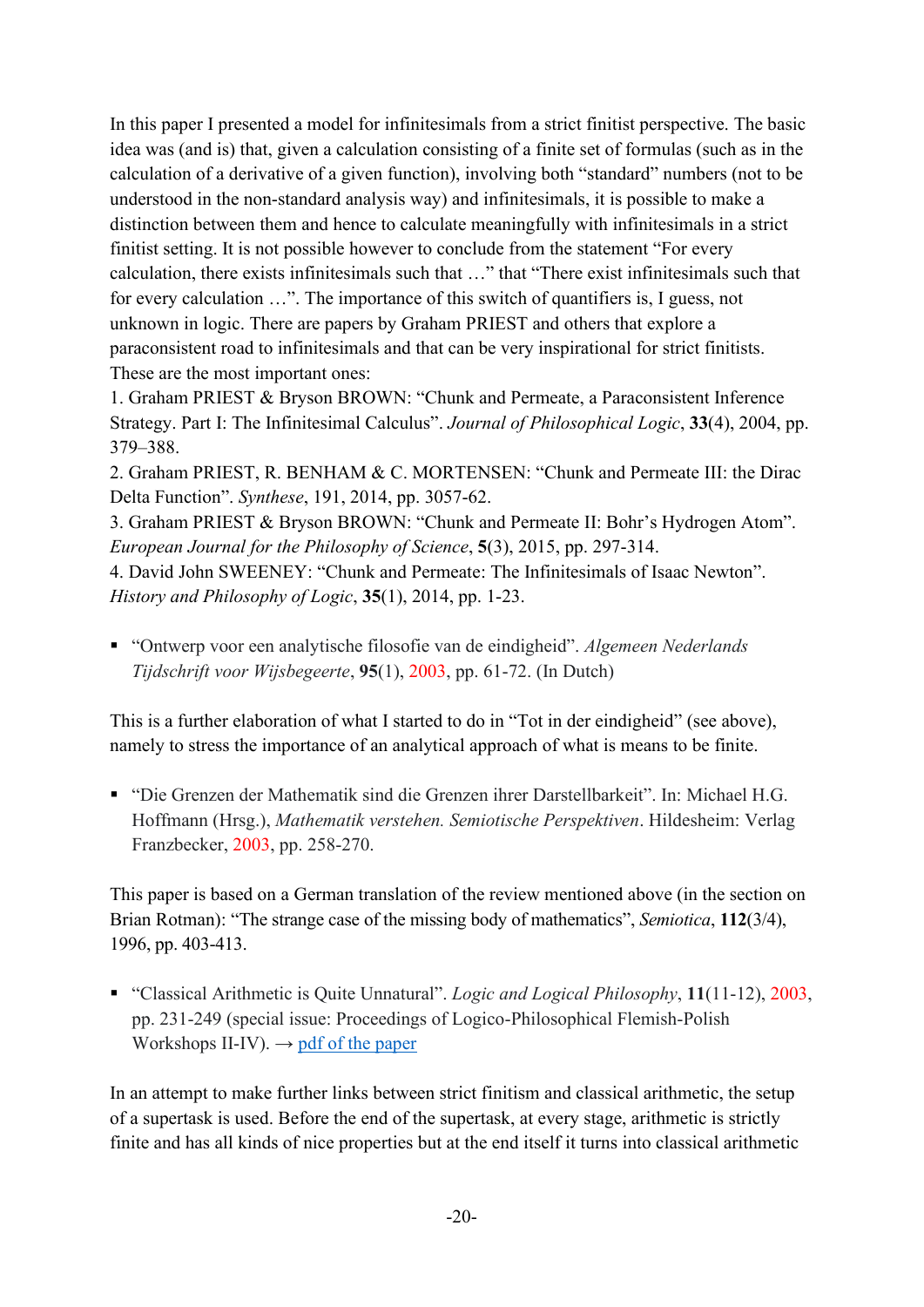and more or less loses all these properties. The strength of this paper is more on the rhetorical, argumentative level than on the mathematics proper.

■ "Non-Realism, Nominalism and Strict Finitism: The Sheer Complexity of It All". In: Pieranna Garavaso (ed.): *Philip Hugly and Charles Sayward, Arithmetic and Ontology*. Amsterdam: Rodopi, 2006, pp. 343-365. (Poznan Studies in the Philosophy of the Sciences and the Humanities, vol. 90).

This contribution is a response to the main paper in the book by Hugly and Sayward. Mainly philosophical and again an argument in favour of the complexity of strict finitism.

■ "Een verdediging van het strikt finitisme". Algemeen Nederlands Tijdschrift voor *Wijsbegeerte*, **102**(3), 2010, pp. 164-183. (In Dutch)

This journal has once a year a topical issue. One author is asked to write the main paper and others are invited to comment and finally the author gets a chance to write a reply. In this case, I was asked to write the main article. Five reactions follow. Unfortunately, all in Dutch.

■ "The Possibility of Discrete Time". In: Craig Callender (ed.), *The Oxford Handbook of Philosophy of Time*, Oxford, OxfordUniversity Press, 2011, pp. 145-162.

Strict finitism specifically focused on (the philosophy of) time. A kind of companion article to "Finitism in Geometry" (see below), where the focus is on space. Worth mentioning is this paper: Claudio MAZZOLA: "Can discrete time make continuous space look discrete?" *European Journal for Philosophy of Science*, **4**(1), 2014, pp. 19-30. This paper addresses the argument in the book chapter mentioned above (and I quote here from the abstract of the paper itself): "to the effect that, if time is discrete, then there should exist a correspondence between the motions of massive bodies and a discrete geometry. On this basis, he concludes that, even if space is continuous, it should nonetheless appear discrete. This paper examines the two possible ways of making sense of that correspondence, and shows that in neither case van Bendegem's conclusion logically follows." The paper shows, once more I am tempted to write, that thinking about strict finitism, discreteness (versus continuity), and so forth, is philosophically challenging and merits our attention.

▪ "A Defense of Strict Finitism". *Constructivist Foundations*, **7**(2), 2012, pp. 141-149.  $\rightarrow$  [A Defense of Strict Finitism](http://jeanpaulvanbendegem.be/home/wp-content/uploads/2015/11/strictfinitism.pdf)

This paper is derived from the Dutch version mentioned above: "Een verdediging van het strikt finitisme." I still believe that in this paper the most important arguments pro and contra strict finitism have been brought together. The discussion is really on the philosophical level. Reference is made to concrete proposals but are mainly mentioned.